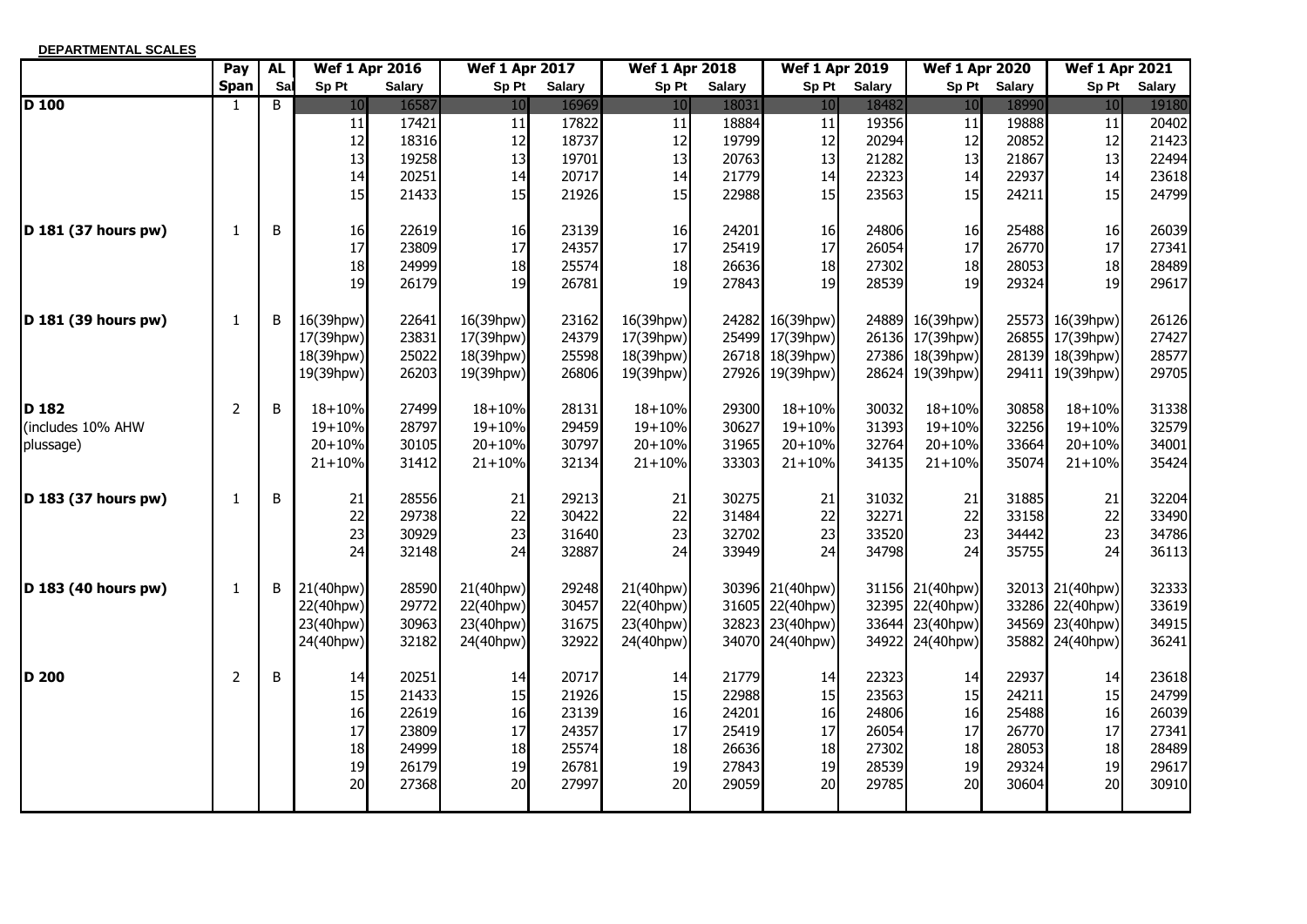| <b>DEPARTMENTAL SCALES</b> |                |           |                       |               |                       |               |                       |               |                       |               |                       |               |                       |               |
|----------------------------|----------------|-----------|-----------------------|---------------|-----------------------|---------------|-----------------------|---------------|-----------------------|---------------|-----------------------|---------------|-----------------------|---------------|
|                            | Pay            | <b>AL</b> | <b>Wef 1 Apr 2016</b> |               | <b>Wef 1 Apr 2017</b> |               | <b>Wef 1 Apr 2018</b> |               | <b>Wef 1 Apr 2019</b> |               | <b>Wef 1 Apr 2020</b> |               | <b>Wef 1 Apr 2021</b> |               |
|                            | <b>Span</b>    | Sal       | Sp Pt                 | <b>Salary</b> | Sp Pt                 | <b>Salary</b> | Sp Pt                 | <b>Salary</b> | Sp Pt                 | <b>Salary</b> | Sp Pt                 | <b>Salary</b> | Sp Pt                 | <b>Salary</b> |
| $\overline{D}$ 202         | 2              | B         | 14                    | 20251         | 14                    | 20717         | 14                    | 21779         | 14                    | 22323         | 14                    | 22937         | 14                    | 23618         |
|                            |                |           | 15                    | 21433         | 15                    | 21926         | 15                    | 22988         | 15                    | 23563         | 15                    | 24211         | 15                    | 24799         |
|                            |                |           | 16                    | 22619         | 16                    | 23139         | 16                    | 24201         | 16                    | 24806         | 16                    | 25488         | 16                    | 26039         |
|                            |                |           | 17                    | 23809         | 17                    | 24357         | 17                    | 25419         | 17                    | 26054         | 17                    | 26770         | 17                    | 27341         |
|                            |                |           | 18                    | 24999         | 18                    | 25574         | 18                    | 26636         | 18                    | 27302         | 18                    | 28053         | 18                    | 28489         |
|                            |                |           | 19                    | 26179         | 19                    | 26781         | 19                    | 27843         | 19                    | 28539         | 19                    | 29324         | 19                    | 29617         |
| <b>D</b> 205               | 2              | B         | 15                    | 21433         | 15                    | 21926         | 15                    | 22988         | 15                    | 23563         | 15                    | 24211         | 15                    | 24799         |
| wef 1/04/02                |                |           | 16                    | 22619         | 16                    | 23139         | 16                    | 24201         | 16                    | 24806         | 16                    | 25488         | 16                    | 26039         |
|                            |                |           | 17                    | 23809         | 17                    | 24357         | 17                    | 25419         | 17                    | 26054         | 17                    | 26770         | 17                    | 27341         |
|                            |                |           | 18                    | 24999         | 18                    | 25574         | 18                    | 26636         | 18                    | 27302         | 18                    | 28053         | 18                    | 28489         |
|                            |                |           | 19                    | 26179         | 19                    | 26781         | 19                    | 27843         | 19                    | 28539         | 19                    | 29324         | 19                    | 29617         |
|                            |                |           | 20                    | 27368         | 20                    | 27997         | 20                    | 29059         | 20                    | 29785         | 20                    | 30604         | 20                    | 30910         |
|                            |                |           | 21                    | 28556         | 21                    | 29213         | 21                    | 30275         | 21                    | 31032         | 21                    | 31885         | 21                    | 32204         |
| D 206                      | 2              | B         | 17                    | 23809         | 17                    | 24357         | 17                    | 25419         | 17                    | 26054         | 17                    | 26770         | 17                    | 27341         |
|                            |                |           | 18                    | 24999         | 18                    | 25574         | 18                    | 26636         | 18                    | 27302         | 18                    | 28053         | 18                    | 28489         |
|                            |                |           | 19                    | 26179         | 19                    | 26781         | 19                    | 27843         | 19                    | 28539         | 19                    | 29324         | 19                    | 29617         |
|                            |                |           | 20                    | 27368         | 20                    | 27997         | 20                    | 29059         | 20                    | 29785         | 20                    | 30604         | 20                    | 30910         |
| <b>D</b> 207               | $\overline{2}$ | B         | 18                    | 24999         | 18                    | 25574         | 18                    | 26636         | 18                    | 27302         | 18                    | 28053         | 18                    | 28489         |
|                            |                |           | 19                    | 26179         | 19                    | 26781         | 19                    | 27843         | 19                    | 28539         | 19                    | 29324         | 19                    | 29617         |
|                            |                |           | 20                    | 27368         | 20                    | 27997         | 20                    | 29059         | 20                    | 29785         | 20                    | 30604         | 20                    | 30910         |
| D 209                      | 2              | B         | 17                    | 23809         | 17                    | 24357         | 17                    | 25419         | 17                    | 26054         | 17                    | 26770         | 17                    | 27341         |
|                            |                |           | 18                    | 24999         | 18                    | 25574         | 18                    | 26636         | 18                    | 27302         | 18                    | 28053         | 18                    | 28489         |
|                            |                |           | 19                    | 26179         | 19                    | 26781         | 19                    | 27843         | 19                    | 28539         | 19                    | 29324         | 19                    | 29617         |
|                            |                |           | 20                    | 27368         | 20                    | 27997         | 20                    | 29059         | 20                    | 29785         | 20                    | 30604         | 20                    | 30910         |
|                            |                |           | 21                    | 28556         | 21                    | 29213         | 21                    | 30275         | 21                    | 31032         | 21                    | 31885         | 21                    | 32204         |
| D 211                      | 2              | B         | 17                    | 23809         | 17                    | 24357         | 17                    | 25419         | 17                    | 26054         | 17                    | 26770         | 17                    | 27341         |
|                            |                |           | 18                    | 24999         | 18                    | 25574         | 18                    | 26636         | 18                    | 27302         | 18                    | 28053         | 18                    | 28489         |
|                            |                |           | 19                    | 26179         | 19                    | 26781         | 19                    | 27843         | 19                    | 28539         | 19                    | 29324         | 19                    | 29617         |
|                            |                |           | 20                    | 27368         | 20                    | 27997         | 20                    | 29059         | 20                    | 29785         | 20                    | 30604         | 20                    | 30910         |
|                            |                |           | 21                    | 28556         | 21                    | 29213         | 21                    | 30275         | 21                    | 31032         | 21                    | 31885         | 21                    | 32204         |
|                            |                |           | 22                    | 29738         | 22                    | 30422         | 22                    | 31484         | 22                    | 32271         | 22                    | 33158         | 22                    | 33490         |
|                            |                |           |                       |               |                       |               |                       |               |                       |               |                       |               |                       |               |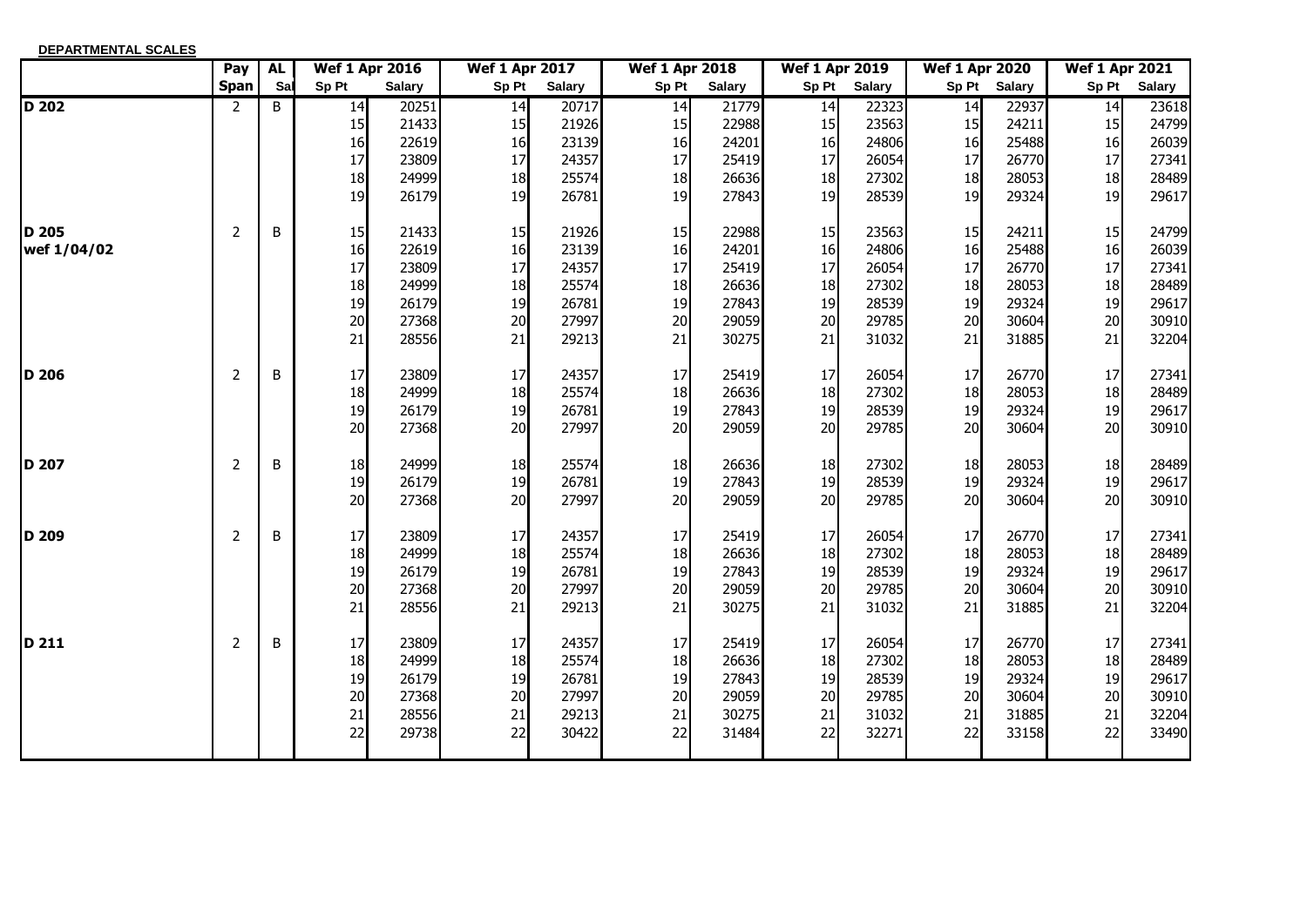| <b>DEPARTMENTAL SCALES</b>        |                |           |           |                       |                       |               |                       |               |                       |               |                       |               |                       |               |
|-----------------------------------|----------------|-----------|-----------|-----------------------|-----------------------|---------------|-----------------------|---------------|-----------------------|---------------|-----------------------|---------------|-----------------------|---------------|
|                                   | Pay            | <b>AL</b> |           | <b>Wef 1 Apr 2016</b> | <b>Wef 1 Apr 2017</b> |               | <b>Wef 1 Apr 2018</b> |               | <b>Wef 1 Apr 2019</b> |               | <b>Wef 1 Apr 2020</b> |               | <b>Wef 1 Apr 2021</b> |               |
|                                   | <b>Span</b>    | Sal       | Sp Pt     | <b>Salary</b>         | Sp Pt                 | <b>Salary</b> | Sp Pt                 | <b>Salary</b> | Sp Pt                 | <b>Salary</b> | Sp Pt                 | <b>Salary</b> | Sp Pt                 | <b>Salary</b> |
| $D$ 214                           | $\overline{2}$ | B         | 18        | 24999                 | $\overline{18}$       | 25574         | 18                    | 26636         | 18                    | 27302         | 18                    | 28053         | 18                    | 28489         |
|                                   |                |           | 19        | 26179                 | 19                    | 26781         | 19                    | 27843         | 19                    | 28539         | 19                    | 29324         | 19                    | 29617         |
|                                   |                |           | 20        | 27368                 | 20                    | 27997         | 20                    | 29059         | 20                    | 29785         | 20                    | 30604         | 20                    | 30910         |
|                                   |                |           | 21        | 28556                 | 21                    | 29213         | 21                    | 30275         | 21                    | 31032         | 21                    | 31885         | 21                    | 32204         |
|                                   |                |           | 22        | 29738                 | 22                    | 30422         | 22                    | 31484         | 22                    | 32271         | 22                    | 33158         | 22                    | 33490         |
| D 215                             | $\overline{2}$ | B         | 21        | 28556                 | 21                    | 29213         | 21                    | 30275         | 21                    | 31032         | 21                    | 31885         | 21                    | 32204         |
|                                   |                |           | 22        | 29738                 | 22                    | 30422         | 22                    | 31484         | 22                    | 32271         | 22                    | 33158         | 22                    | 33490         |
|                                   |                |           | 23        | 30929                 | 23                    | 31640         | 23                    | 32702         | 23                    | 33520         | 23                    | 34442         | 23                    | 34786         |
|                                   |                |           | 24        | 32148                 | 24                    | 32887         | 24                    | 33949         | 24                    | 34798         | 24                    | 35755         | 24                    | 36113         |
| D 216                             | $\overline{2}$ | B         | 16        | 22619                 | 16                    | 23139         | 16                    | 24201         | 16                    | 24806         | 16                    | 25488         | 16                    | 26039         |
|                                   |                |           | 17        | 23809                 | 17                    | 24357         | 17                    | 25419         | 17                    | 26054         | 17                    | 26770         | 17                    | 27341         |
|                                   |                |           | 18        | 24999                 | 18                    | 25574         | 18                    | 26636         | 18                    | 27302         | 18                    | 28053         | 18                    | 28489         |
| D 217 (37 hours pw)               | $\overline{2}$ | B         | 25        | 33417                 | 25                    | 34186         | 25                    | 35248         | 25                    | 36129         | 25                    | 37123         | 25                    | 37494         |
| <b>New Scale wef Feb 04</b>       |                |           | 26        | 34738                 | 26                    | 35537         | 26                    | 36599         | 26                    | 37514         | 26                    | 38546         | 26                    | 38931         |
|                                   |                |           | 27        | 36110                 | 27                    | 36941         | 27                    | 38003         | 27                    | 38953         | 27                    | 40024         | 27                    | 40424         |
|                                   |                |           | 28        | 37538                 | 28                    | 38401         | 28                    | 39463         | 28                    | 40450         | 28                    | 41562         | 28                    | 41978         |
| D 217 (40 hours pw)               | $\overline{2}$ | B         | 25(40hpw) | 33452                 | 25(40hpw)             | 34221         | 25(40hpw)             |               | 35369 25(40hpw)       |               | 36253 25(40hpw)       |               | 37250 25(40hpw)       | 37623         |
| <b>New Scale wef Feb 04</b>       |                |           | 26(40hpw) | 34773                 | 26(40hpw)             | 35573         | 26(40hpw)             |               | 36721 26(40hpw)       |               | 37639 26(40hpw)       | 38674         | 26(40hpw)             | 39061         |
|                                   |                |           | 27(40hpw) | 36144                 | 27(40hpw)             | 36975         | 27(40hpw)             | 38123         | 27(40hpw)             |               | 39076 27(40hpw)       | 40151         | 27(40hpw)             | 40553         |
|                                   |                |           | 28(40hpw) | 37573                 | 28(40hpw)             | 38437         | 28(40hpw)             |               | 39585 28(40hpw)       | 40575         | 28(40hpw)             | 41691         | 28(40hpw)             | 42108         |
| D 281 (37 hours pw)               | $\overline{a}$ | B         | 21        | 28556                 | 21                    | 29213         | 21                    | 30275         | 21                    | 31032         | 21                    | 31885         | 21                    | 32204         |
|                                   |                |           | 22        | 29738                 | 22                    | 30422         | 22                    | 31484         | 22                    | 32271         | 22                    | 33158         | 22                    | 33490         |
|                                   |                |           | 23        | 30929                 | 23                    | 31640         | 23                    | 32702         | 23                    | 33520         | 23                    | 34442         | 23                    | 34786         |
|                                   |                |           | 24        | 32148                 | 24                    | 32887         | 24                    | 33949         | 24                    | 34798         | 24                    | 35755         | 24                    | 36113         |
|                                   |                |           | 25        | 33417                 | 25                    | 34186         | 25                    | 35248         | 25                    | 36129         | 25                    | 37123         | 25                    | 37494         |
|                                   |                |           | 26        | 34738                 | 26                    | 35537         | 26                    | 36599         | 26                    | 37514         | 26                    | 38546         | 26                    | 38931         |
| D 281 (After 5 yrs on Normal Max) |                |           | 28        | 37538                 | 28                    | 38401         | 28                    | 39463         | 28                    | 40450         | 28                    | 41562         | 28                    | 41978         |
| D 281 (39 hours pw)               | $\overline{4}$ | B         | 21(39hpw) | 28578                 | 21(39hpw)             | 29235         | 21(39hpw)             |               | 30355 21(39hpw)       |               | 31114 21(39hpw)       |               | 31970 21(39hpw)       | 32290         |
|                                   |                |           | 22(39hpw) | 29761                 | 22(39hpw)             | 30446         | 22(39hpw)             |               | 31566 22(39hpw)       |               | 32355 22(39hpw)       | 33245         | 22(39hpw)             | 33577         |
|                                   |                |           | 23(39hpw) | 30951                 | 23(39hpw)             | 31663         | 23(39hpw)             |               | 32783 23(39hpw)       | 33603         | 23(39hpw)             | 34527         | 23(39hpw)             | 34872         |
|                                   |                |           | 24(39hpw) | 32171                 | 24(39hpw)             | 32911         | 24(39hpw)             |               | 34031 24(39hpw)       | 34882         | 24(39hpw)             | 35841         | 24(39hpw)             | 36199         |
|                                   |                |           | 25(39hpw) | 33440                 | 25(39hpw)             | 34209         | 25(39hpw)             |               | 35329 25(39hpw)       | 36212         | 25(39hpw)             | 37208         | 25(39hpw)             | 37580         |
|                                   |                |           | 26(39hpw) | 34761                 | 26(39hpw)             | 35561         | 26(39hpw)             |               | 36681 26(39hpw)       |               | 37598 26(39hpw)       |               | 38632 26(39hpw)       | 39018         |
| <b>After 5 yrs on Normal Max</b>  |                |           | 28(39hpw) | 37562                 | 28(39hpw)             | 38426         | 28(39hpw)             |               | 39546 28(39hpw)       |               | 40535 28(39hpw)       |               | 41650 28(39hpw)       | 42067         |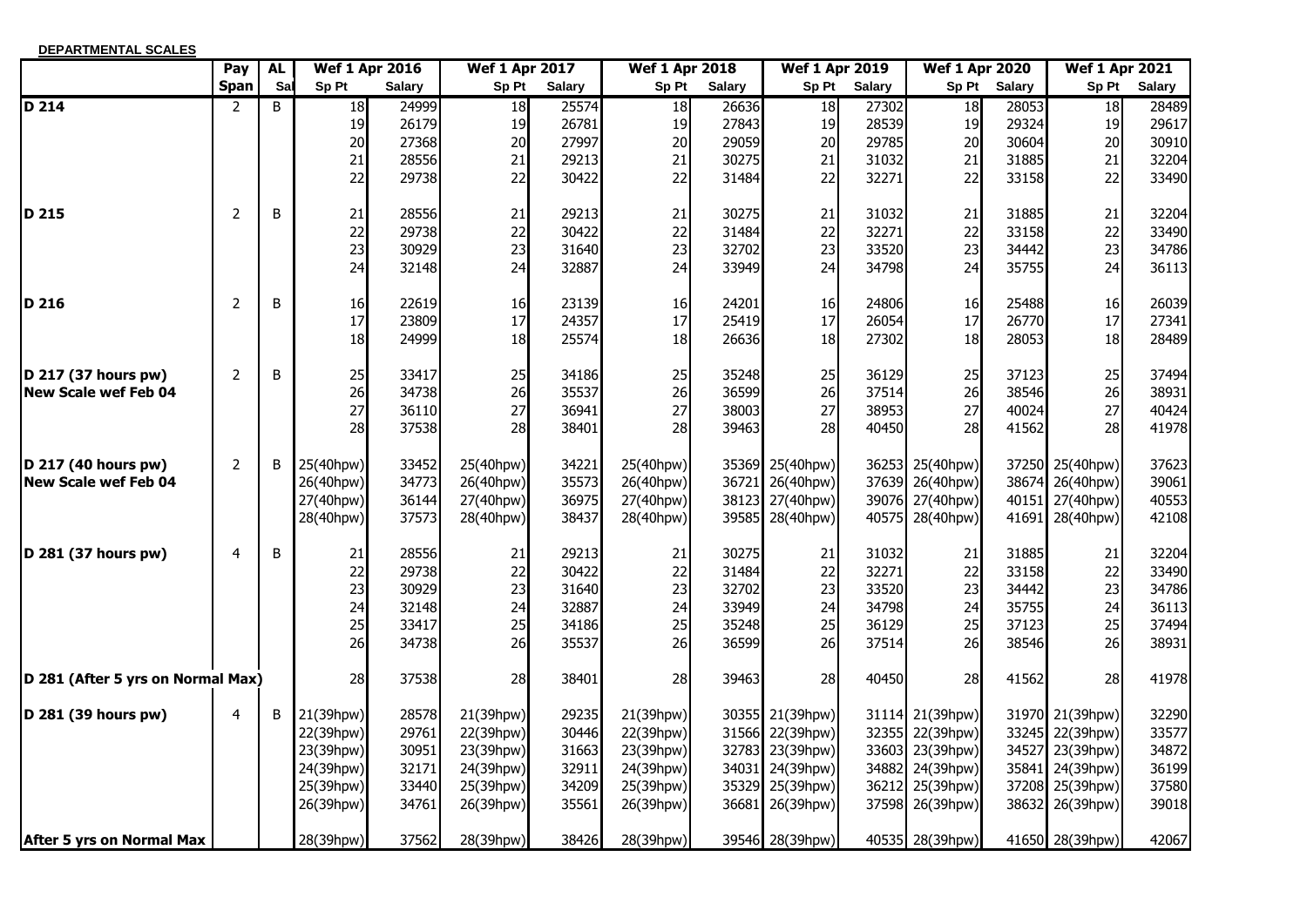| <b>DEPARTMENTAL SCALES</b>    |             |           |                                        |                                                             |                                        |                                                             |                                        |                                                             |                                        |                                                             |                                        |                                                             |                                        |                                                             |
|-------------------------------|-------------|-----------|----------------------------------------|-------------------------------------------------------------|----------------------------------------|-------------------------------------------------------------|----------------------------------------|-------------------------------------------------------------|----------------------------------------|-------------------------------------------------------------|----------------------------------------|-------------------------------------------------------------|----------------------------------------|-------------------------------------------------------------|
|                               | Pay         | <b>AL</b> |                                        | <b>Wef 1 Apr 2016</b>                                       | <b>Wef 1 Apr 2017</b>                  |                                                             | <b>Wef 1 Apr 2018</b>                  |                                                             | <b>Wef 1 Apr 2019</b>                  |                                                             | <b>Wef 1 Apr 2020</b>                  |                                                             | <b>Wef 1 Apr 2021</b>                  |                                                             |
|                               | <b>Span</b> | Sal       | Sp Pt                                  | <b>Salary</b>                                               | Sp Pt                                  | <b>Salary</b>                                               | Sp Pt                                  | <b>Salary</b>                                               | Sp Pt                                  | <b>Salary</b>                                               |                                        | Sp Pt Salary                                                | Sp Pt                                  | <b>Salary</b>                                               |
| <b>D</b> 300                  | 3           | B         | 20<br>21<br>22<br>23<br>24             | 27368<br>28556<br>29738<br>30929<br>32148                   | 20<br>21<br>22<br>23<br>24             | 27997<br>29213<br>30422<br>31640<br>32887                   | 20<br>21<br>22<br>23<br>24             | 29059<br>30275<br>31484<br>32702<br>33949                   | 20<br>21<br>22<br>23<br>24             | 29785<br>31032<br>32271<br>33520<br>34798                   | 20<br>21<br>22<br>23<br>24             | 30604<br>31885<br>33158<br>34442<br>35755                   | 20<br>21<br>22<br>23<br>24             | 30910<br>32204<br>33490<br>34786<br>36113                   |
| ID 301                        | 3           | B         | 17<br>18<br>19<br>20<br>21<br>22<br>23 | 23809<br>24999<br>26179<br>27368<br>28556<br>29738<br>30929 | 17<br>18<br>19<br>20<br>21<br>22<br>23 | 24357<br>25574<br>26781<br>27997<br>29213<br>30422<br>31640 | 17<br>18<br>19<br>20<br>21<br>22<br>23 | 25419<br>26636<br>27843<br>29059<br>30275<br>31484<br>32702 | 17<br>18<br>19<br>20<br>21<br>22<br>23 | 26054<br>27302<br>28539<br>29785<br>31032<br>32271<br>33520 | 17<br>18<br>19<br>20<br>21<br>22<br>23 | 26770<br>28053<br>29324<br>30604<br>31885<br>33158<br>34442 | 17<br>18<br>19<br>20<br>21<br>22<br>23 | 27341<br>28489<br>29617<br>30910<br>32204<br>33490<br>34786 |
| D 302                         | 3           | B         | 20<br>21<br>22<br>23                   | 27368<br>28556<br>29738<br>30929                            | 20<br>21<br>22<br>23                   | 27997<br>29213<br>30422<br>31640                            | 20<br>21<br>22<br>23                   | 29059<br>30275<br>31484<br>32702                            | 20<br>21<br>22<br>23                   | 29785<br>31032<br>32271<br>33520                            | 20<br>21<br>22<br>23                   | 30604<br>31885<br>33158<br>34442                            | 20<br>21<br>22<br>23                   | 30910<br>32204<br>33490<br>34786                            |
| D303 (wef 1/05/04)            | 3           | B         |                                        | 26061                                                       |                                        | 26660                                                       |                                        | 27723                                                       |                                        | 28416                                                       |                                        | 29198                                                       |                                        | 29489                                                       |
| D 306                         | 3           | B         | 22<br>23<br>24                         | 29738<br>30929<br>32148                                     | 22<br>23<br>24                         | 30422<br>31640<br>32887                                     | 22<br>23<br>24                         | 31484<br>32702<br>33949                                     | 22<br>23<br>24                         | 32271<br>33520<br>34798                                     | 22<br>23<br>24                         | 33158<br>34442<br>35755                                     | 22<br>23<br>24                         | 33490<br>34786<br>36113                                     |
| ID 307                        | 3           | B         | 25                                     | 33417                                                       | 25                                     | 34186                                                       | 25                                     | 35248                                                       | 25                                     | 36129                                                       | 25                                     | 37123                                                       | 25                                     | 37494                                                       |
| D 308<br>New Scale WeF 1/1/03 | 3           | B         | 22<br>23<br>24<br>25                   | 29738<br>30929<br>32148<br>33417                            | 22<br>23<br>24<br>25                   | 30422<br>31640<br>32887<br>34186                            | $\frac{22}{23}$<br>24<br>25            | 31484<br>32702<br>33949<br>35248                            | 22<br>23<br>24<br>25                   | 32271<br>33520<br>34798<br>36129                            | 22<br>23<br>24<br>25                   | 33158<br>34442<br>35755<br>37123                            | 22<br>23<br>24<br>25                   | 33490<br>34786<br>36113<br>37494                            |
| D 382 (37 hours pw)           | 4           | B         | 30<br>31                               | 40574<br>42170                                              | 30<br>31                               | 41507<br>43140                                              | 30<br>31                               | 42569<br>44202                                              | 30<br>31                               | 43633<br>45307                                              | 30<br>31                               | 44833<br>46553                                              | 30<br>31                               | 45281<br>47019                                              |
| D 382 (39 hours pw)           | 4           | B         | 30(39hpw)<br>31(39hpw)                 | 40598<br>42193                                              | 30(39hpw)<br>31(39hpw)                 | 41532<br>43163                                              | 30(39hpw)<br>31(39hpw)                 |                                                             | 42652 30(39hpw)<br>44283 31(39hpw)     |                                                             | 43718 30(39hpw)<br>45390 31(39hpw)     |                                                             | 44920 30(39hpw)<br>46638 31(39hpw)     | 45369<br>47104                                              |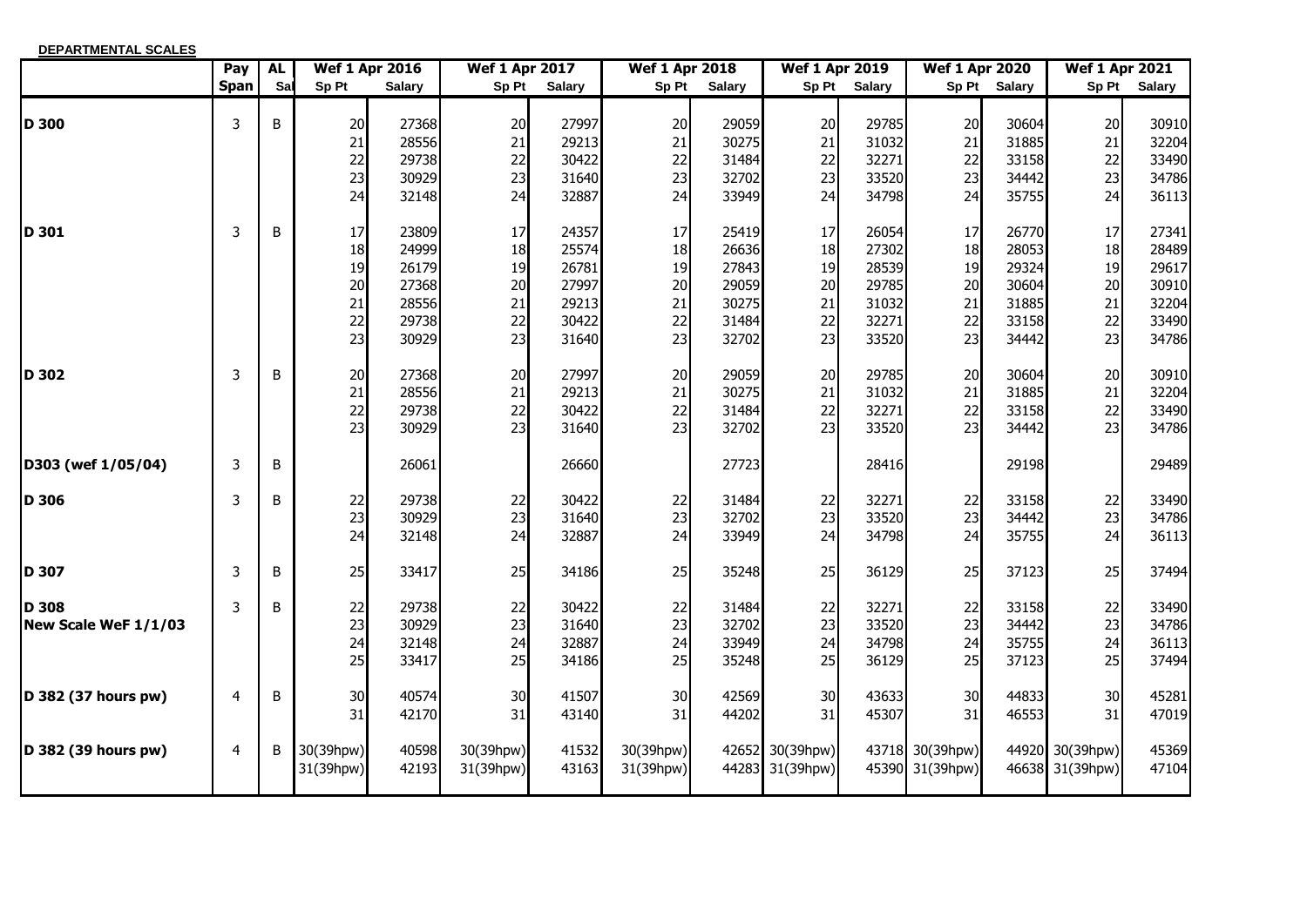| <b>DEPARTMENTAL SCALES</b> |             |           |                       |               |                       |               |                       |               |                       |               |                       |        |                       |               |
|----------------------------|-------------|-----------|-----------------------|---------------|-----------------------|---------------|-----------------------|---------------|-----------------------|---------------|-----------------------|--------|-----------------------|---------------|
|                            | Pay         | <b>AL</b> | <b>Wef 1 Apr 2016</b> |               | <b>Wef 1 Apr 2017</b> |               | <b>Wef 1 Apr 2018</b> |               | <b>Wef 1 Apr 2019</b> |               | <b>Wef 1 Apr 2020</b> |        | <b>Wef 1 Apr 2021</b> |               |
|                            | <b>Span</b> | Sal       | Sp Pt                 | <b>Salary</b> | Sp Pt                 | <b>Salary</b> | Sp Pt                 | <b>Salary</b> | Sp Pt                 | <b>Salary</b> | Sp Pt                 | Salary | Sp Pt                 | <b>Salary</b> |
| <b>D</b> 400               | 4           | B         | 21                    | 28556         | 21                    | 29213         | 21                    | 30275         | $\overline{21}$       | 31032         | $\overline{21}$       | 31885  | 21                    | 32204         |
|                            |             |           | 22                    | 29738         | 22                    | 30422         | 22                    | 31484         | 22                    | 32271         | 22                    | 33158  | 22                    | 33490         |
|                            |             |           | 23                    | 30929         | 23                    | 31640         | 23                    | 32702         | 23                    | 33520         | 23                    | 34442  | 23                    | 34786         |
|                            |             |           | 24                    | 32148         | 24                    | 32887         | 24                    | 33949         | 24                    | 34798         | 24                    | 35755  | 24                    | 36113         |
|                            |             |           | 25                    | 33417         | 25                    | 34186         | 25                    | 35248         | 25                    | 36129         | 25                    | 37123  | 25                    | 37494         |
|                            |             |           | 26                    | 34738         | 26                    | 35537         | 26                    | 36599         | 26                    | 37514         | 26                    | 38546  | 26                    | 38931         |
|                            |             |           | 27                    | 36110         | 27                    | 36941         | 27                    | 38003         | 27                    | 38953         | 27                    | 40024  | 27                    | 40424         |
| ID 401                     | 4           | B         | 22                    | 29738         | 22                    | 30422         | 22                    | 31484         | 22                    | 32271         | 22                    | 33158  | 22                    | 33490         |
|                            |             |           | 23                    | 30929         | 23                    | 31640         | 23                    | 32702         | 23                    | 33520         | 23                    | 34442  | 23                    | 34786         |
|                            |             |           | 24                    | 32148         | 24                    | 32887         | 24                    | 33949         | 24                    | 34798         | 24                    | 35755  | 24                    | 36113         |
|                            |             |           | 25                    | 33417         | 25                    | 34186         | 25                    | 35248         | 25                    | 36129         | 25                    | 37123  | 25                    | 37494         |
|                            |             |           | 26                    | 34738         | 26                    | 35537         | 26                    | 36599         | 26                    | 37514         | 26                    | 38546  | 26                    | 38931         |
|                            |             |           | 27                    | 36110         | 27                    | 36941         | 27                    | 38003         | 27                    | 38953         | 27                    | 40024  | 27                    | 40424         |
|                            |             |           | 28                    | 37538         | 28                    | 38401         | 28                    | 39463         | 28                    | 40450         | 28                    | 41562  | 28                    | 41978         |
| ID 402                     | 4           | B         | 22                    | 29738         | 22                    | 30422         | 22                    | 31484         | 22                    | 32271         | 22                    | 33158  | 22                    | 33490         |
|                            |             |           | 23                    | 30929         | 23                    | 31640         | 23                    | 32702         | 23                    | 33520         | 23                    | 34442  | 23                    | 34786         |
|                            |             |           | 24                    | 32148         | 24                    | 32887         | 24                    | 33949         | 24                    | 34798         | 24                    | 35755  | 24                    | 36113         |
|                            |             |           | 25                    | 33417         | 25                    | 34186         | 25                    | 35248         | 25                    | 36129         | 25                    | 37123  | 25                    | 37494         |
|                            |             |           | 26                    | 34738         | 26                    | 35537         | 26                    | 36599         | 26                    | 37514         | 26                    | 38546  | 26                    | 38931         |
|                            |             |           | 27                    | 36110         | 27                    | 36941         | 27                    | 38003         | 27                    | 38953         | 27                    | 40024  | 27                    | 40424         |
| ID 405                     | 4           | B         | 25                    | 33417         | 25                    | 34186         | 25                    | 35248         | 25                    | 36129         | 25                    | 37123  | 25                    | 37494         |
|                            |             |           | 26                    | 34738         | 26                    | 35537         | 26                    | 36599         | 26                    | 37514         | 26                    | 38546  | 26                    | 38931         |
|                            |             |           | 27                    | 36110         | 27                    | 36941         | 27                    | 38003         | 27                    | 38953         | 27                    | 40024  | 27                    | 40424         |
| ID 407                     | 4           | $\sf B$   | 25                    | 33417         | 25                    | 34186         | 25                    | 35248         | 25                    | 36129         | 25                    | 37123  | 25                    | 37494         |
|                            |             |           | 26                    | 34738         | 26                    | 35537         | 26                    | 36599         | 26                    | 37514         | 26                    | 38546  | 26                    | 38931         |
|                            |             |           | 27                    | 36110         | 27                    | 36941         | 27                    | 38003         | 27                    | 38953         | 27                    | 40024  | 27                    | 40424         |
|                            |             |           | 28                    | 37538         | 28                    | 38401         | 28                    | 39463         | 28                    | 40450         | 28                    | 41562  | 28                    | 41978         |
|                            |             |           | 29                    | 39021         | 29                    | 39918         | 29                    | 40980         | 29                    | 42005         | 29                    | 43160  | 29                    | 43592         |
| <b>ID 409</b>              | 4           | B         | 25                    | 33417         | 25                    | 34186         | 25                    | 35248         | 25                    | 36129         | 25                    | 37123  | 25                    | 37494         |
|                            |             |           | 26                    | 34738         | 26                    | 35537         | 26                    | 36599         | 26                    | 37514         | 26                    | 38546  | 26                    | 38931         |
|                            |             |           | 27                    | 36110         | 27                    | 36941         | 27                    | 38003         | 27                    | 38953         | 27                    | 40024  | 27                    | 40424         |
|                            |             |           | 28                    | 37538         | 28                    | 38401         | 28                    | 39463         | 28                    | 40450         | 28                    | 41562  | 28                    | 41978         |
|                            |             |           | 29                    | 39021         | 29                    | 39918         | 29                    | 40980         | 29                    | 42005         | 29                    | 43160  | 29                    | 43592         |
|                            |             |           | 30 <sup>1</sup>       | 40574         | 30 <sup>1</sup>       | 41507         | 30                    | 42569         | 30                    | 43633         | 30                    | 44833  | 30                    | 45281         |
|                            |             |           |                       |               |                       |               |                       |               |                       |               |                       |        |                       |               |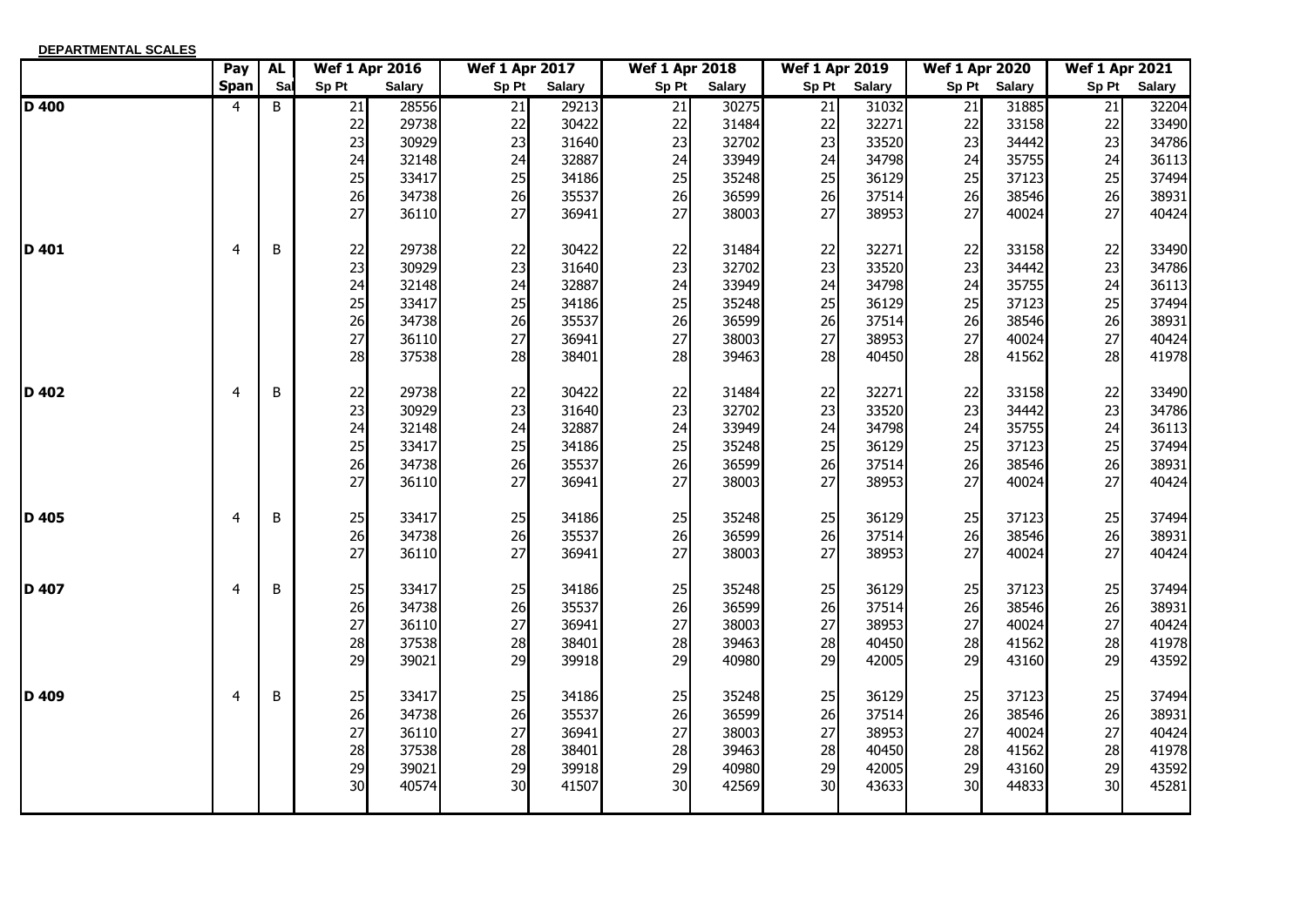| DEPARTMENTAL SCALES  |             |              |                       |               |                       |               |                       |               |                       |               |                       |               |                       |               |
|----------------------|-------------|--------------|-----------------------|---------------|-----------------------|---------------|-----------------------|---------------|-----------------------|---------------|-----------------------|---------------|-----------------------|---------------|
|                      | Pay         | <b>AL</b>    | <b>Wef 1 Apr 2016</b> |               | <b>Wef 1 Apr 2017</b> |               | <b>Wef 1 Apr 2018</b> |               | <b>Wef 1 Apr 2019</b> |               | <b>Wef 1 Apr 2020</b> |               | <b>Wef 1 Apr 2021</b> |               |
|                      | <b>Span</b> | Sal          | Sp Pt                 | <b>Salary</b> | Sp Pt                 | <b>Salary</b> | Sp Pt                 | <b>Salary</b> | Sp Pt                 | <b>Salary</b> | Sp Pt                 | <b>Salary</b> | Sp Pt                 | <b>Salary</b> |
| $D$ 415              | 4           | B            | 28                    | 37538         | 28                    | 38401         | 28                    | 39463         | 28                    | 40450         | $\overline{28}$       | 41562         | 28                    | 41978         |
| new scale wef 1.7.03 |             |              | 29                    | 39021         | 29                    | 39918         | 29                    | 40980         | 29                    | 42005         | 29                    | 43160         | 29                    | 43592         |
|                      |             |              | 30<br>31              | 40574         | 30<br>31              | 41507         | 30<br>31              | 42569         | 30<br>31              | 43633         | 30<br>31              | 44833         | 30<br>31              | 45281         |
|                      |             |              |                       | 42170         |                       | 43140         |                       | 44202         |                       | 45307         |                       | 46553         |                       | 47019         |
| D 481 (37 hours pw)  | 5           | $\mathsf{C}$ | 33                    | 45584         | 33                    | 46632         | 33                    | 47694         | 33                    | 48886         | 33                    | 50230         | 33                    | 50732         |
|                      |             |              | 34                    | 47389         | 34                    | 48479         | 34                    | 49541         | 34                    | 50780         | 34                    | 52176         | 34                    | 52698         |
|                      |             |              | 35                    | 49272         | 35                    | 50405         | 35                    | 51467         | 35                    | 52754         | 35                    | 54205         | 35                    | 54747         |
| D 481 (39 hours pw)  | 5           | $\mathsf{C}$ | 33(39hpw)             | 45606         | 33(39hpw)             | 46655         | 33(39hpw)             |               | 47775 33(39hpw)       |               | 48969 33(39hpw)       |               | 50316 33(39hpw)       | 50819         |
|                      |             |              | 34(39hpw)             | 47413         | 34(39hpw)             | 48503         | 34(39hpw)             |               | 49623 34(39hpw)       |               | 50864 34(39hpw)       |               | 52263 34(39hpw)       | 52786         |
|                      |             |              | 35(39hpw)             | 49295         | 35(39hpw)             | 50429         | 35(39hpw)             |               | 51549 35(39hpw)       |               | 52838 35(39hpw)       | 54291         | 35(39hpw)             | 54834         |
| D 500                | 5           | $\mathsf C$  | $27 + 2%$             | 36832         | $27 + 2%$             | 37679         | $27 + 2%$             | 38763         | $27 + 2%$             | 39732         | $27 + 2%$             | 40824         | $27 + 2%$             | 41232         |
|                      |             |              | $28 + 2%$             | 38289         | $28 + 2%$             | 39170         | $28 + 2%$             | 40252         | $28 + 2%$             | 41259         | $28 + 2%$             | 42393         | $28 + 2%$             | 42818         |
|                      |             |              | $29 + 2%$             | 39801         | $29 + 2%$             | 40716         | $29 + 2%$             | 41800         | $29 + 2%$             | 42845         | $29 + 2%$             | 44023         | $29 + 2%$             | 44464         |
|                      |             |              | $30 + 2%$             | 41386         | $30 + 2%$             | 42338         | $30 + 2%$             | 43420         | $30 + 2%$             | 44506         | $30 + 2%$             | 45730         | $30 + 2%$             | 46187         |
|                      |             |              | $31 + 2%$             | 43013         | $31 + 2%$             | 44002         | $31 + 2%$             | 45086         | $31 + 2%$             | 46213         | $31 + 2%$             | 47484         | $31 + 2%$             | 47959         |
|                      |             |              | $32 + 2%$             | 44723         | $32 + 2%$             | 45752         | $32 + 2%$             | 46834         | $32 + 2%$             | 48005         | $32 + 2%$             | 49325         | $32 + 2%$             | 49819         |
| D 502                | 5           | $\mathsf C$  | $28 + 2%$             | 38289         | $28 + 2%$             | 39170         | $28 + 2%$             | 40252         | $28 + 2%$             | 41259         | $28 + 2%$             | 42393         | $28 + 2%$             | 42818         |
|                      |             |              | $29 + 2%$             | 39801         | $29 + 2%$             | 40716         | $29 + 2%$             | 41800         | $29 + 2%$             | 42845         | $29 + 2%$             | 44023         | $29 + 2%$             | 44464         |
|                      |             |              | $30 + 2%$             | 41386         | $30 + 2%$             | 42338         | $30 + 2%$             | 43420         | $30 + 2%$             | 44506         | $30 + 2%$             | 45730         | $30 + 2%$             | 46187         |
|                      |             |              | $31 + 2%$             | 43013         | $31 + 2%$             | 44002         | $31 + 2%$             | 45086         | $31 + 2%$             | 46213         | $31 + 2%$             | 47484         | $31 + 2%$             | 47959         |
|                      |             |              | $32 + 2%$             | 44723         | $32 + 2%$             | 45752         | $32 + 2%$             | 46834         | $32 + 2%$             | 48005         | $32 + 2%$             | 49325         | $32 + 2%$             | 49819         |
| D 503                | 5           | $\mathsf C$  | $30 + 2%$             | 41386         | $30 + 2%$             | 42338         | $30 + 2%$             | 43420         | $30 + 2%$             | 44506         | $30 + 2%$             | 45730         | $30 + 2%$             | 46187         |
|                      |             |              | $31 + 2%$             | 43013         | $31 + 2%$             | 44002         | $31 + 2%$             | 45086         | $31 + 2%$             | 46213         | $31 + 2%$             | 47484         | $31 + 2%$             | 47959         |
|                      |             |              | $32 + 2%$             | 44723         | $32 + 2%$             | 45752         | $32 + 2%$             | 46834         | $32 + 2%$             | 48005         | $32 + 2%$             | 49325         | $32 + 2%$             | 49819         |
| <b>D</b> 504         | 5           | $\mathsf{C}$ | $29 + 2%$             | 39801         | $29 + 2%$             | 40716         | $29 + 2%$             | 41800         | $29 + 2%$             | 42845         | $29 + 2%$             | 44023         | $29 + 2%$             | 44464         |
|                      |             |              | $30 + 2%$             | 41386         | $30 + 2%$             | 42338         | $30 + 2%$             | 43420         | $30 + 2%$             | 44506         | $30 + 2%$             | 45730         | $30 + 2%$             | 46187         |
|                      |             |              | $31 + 2%$             | 43013         | $31 + 2%$             | 44002         | $31 + 2%$             | 45086         | $31 + 2%$             | 46213         | $31 + 2%$             | 47484         | $31 + 2%$             | 47959         |
|                      |             |              | $32 + 2%$             | 44723         | $32 + 2%$             | 45752         | $32 + 2%$             | 46834         | $32 + 2%$             | 48005         | $32 + 2%$             | 49325         | $32 + 2%$             | 49819         |
|                      |             |              | $33 + 2%$             | 46496         | $33 + 2%$             | 47565         | $33 + 2%$             | 48648         | $33 + 2%$             | 49864         | $33 + 2%$             | 51235         | $33 + 2%$             | 51747         |
|                      |             |              | $34 + 2%$             | 48337         | $34 + 2%$             | 49449         | $34 + 2%$             | 50532         | $34 + 2%$             | 51796         | $34 + 2%$             | 53220         | $34 + 2%$             | 53752         |
| <b>ID505</b>         | 5           | C            | $31 + 2%$             | 43013         | $31 + 2%$             | 44002         | $31 + 2%$             | 45086         | $31 + 2%$             | 46213         | $31 + 2%$             | 47484         | $31 + 2%$             | 47959         |
|                      |             |              | $32 + 2%$             | 44723         | $32 + 2%$             | 45752         | $32 + 2%$             | 46834         | $32 + 2%$             | 48005         | $32 + 2%$             | 49325         | $32 + 2%$             | 49819         |
|                      | 5           | $\mathsf{C}$ | $33 + 2%$             | 46496         | $33 + 2%$             | 47565         | $33 + 2%$             | 48648         | $33 + 2%$             | 49864         | $33 + 2%$             | 51235         | $33 + 2%$             | 51747         |
|                      |             |              | $34 + 2%$             | 48337         | $34 + 2%$             | 49449         | $34 + 2%$             | 50532         | $34 + 2%$             | 51796         | $34 + 2%$             | 53220         | $34 + 2%$             | 53752         |
|                      |             |              | $35 + 2%$             | 50257         | $35 + 2%$             | 51413         | $35 + 2%$             | 52496         | $35 + 2%$             | 53809         | $35 + 2%$             | 55289         | $35 + 2%$             | 55842         |
|                      |             |              |                       |               |                       |               |                       |               |                       |               |                       |               |                       |               |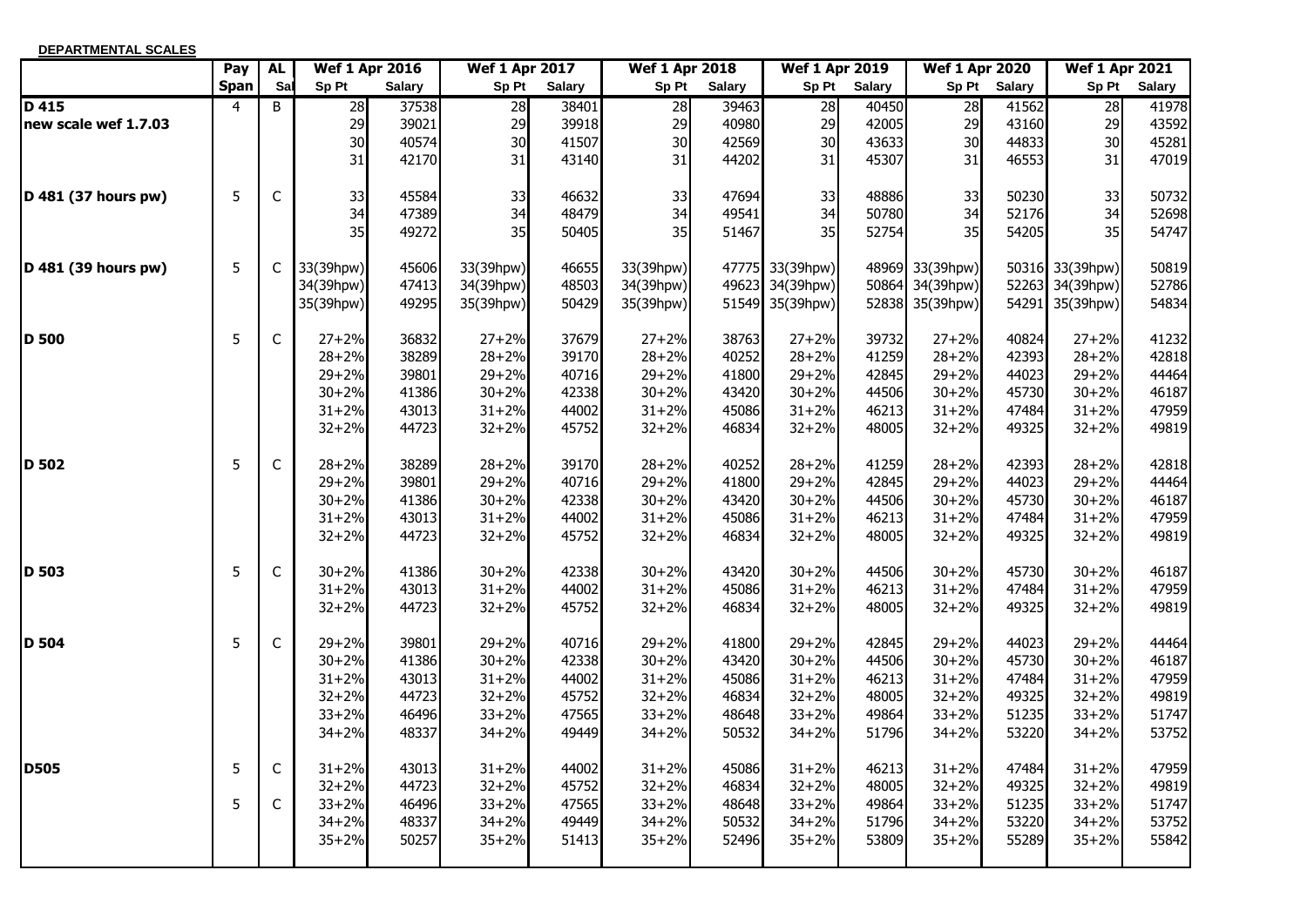| DEPARTMENTAL SCALES           |             |             |                       |               |                       |               |                       |               |                       |               |                       |               |                       |               |
|-------------------------------|-------------|-------------|-----------------------|---------------|-----------------------|---------------|-----------------------|---------------|-----------------------|---------------|-----------------------|---------------|-----------------------|---------------|
|                               | Pay         | <b>AL</b>   | <b>Wef 1 Apr 2016</b> |               | <b>Wef 1 Apr 2017</b> |               | <b>Wef 1 Apr 2018</b> |               | <b>Wef 1 Apr 2019</b> |               | <b>Wef 1 Apr 2020</b> |               | <b>Wef 1 Apr 2021</b> |               |
|                               | <b>Span</b> | Sal         | Sp Pt                 | <b>Salary</b> | Sp Pt                 | <b>Salary</b> | Sp Pt                 | <b>Salary</b> | Sp Pt                 | <b>Salary</b> | Sp Pt                 | <b>Salary</b> | Sp Pt                 | <b>Salary</b> |
| <b>D</b> 506                  | 5           | C           | $32 + 2%$             | 44723         | $32 + 2%$             | 45752         | $32 + 2%$             | 46834         | $32 + 2%$             | 48005         | $32 + 2%$             | 49325         | $32 + 2%$             | 49819         |
|                               |             |             | $33 + 2%$             | 46496         | $33 + 2%$             | 47565         | $33 + 2%$             | 48648         | $33 + 2%$             | 49864         | $33 + 2%$             | 51235         | $33 + 2%$             | 51747         |
|                               |             |             | $34 + 2%$             | 48337         | $34 + 2%$             | 49449         | $34 + 2%$             | 50532         | $34 + 2%$             | 51796         | $34 + 2%$             | 53220         | $34 + 2%$             | 53752         |
|                               |             |             | $35 + 2%$             | 50257         | $35 + 2%$             | 51413         | $35 + 2%$             | 52496         | $35 + 2%$             | 53809         | $35 + 2%$             | 55289         | $35 + 2%$             | 55842         |
|                               |             |             | $36 + 2%$             | 52253         | $36 + 2%$             | 53455         | $36 + 2%$             | 54537         | $36 + 2%$             | 55901         | $36 + 2%$             | 57438         | $36 + 2%$             | 58013         |
| <b>ID 507</b>                 | 5           | $\mathsf C$ | $27 + 2%$             | 36832         | $27 + 2%$             | 37679         | $27 + 2%$             | 38763         | $27 + 2%$             | 39732         | $27 + 2%$             | 40824         | $27 + 2%$             | 41232         |
|                               |             |             | $28 + 2%$             | 38289         | $28 + 2%$             | 39170         | $28 + 2%$             | 40252         | $28 + 2%$             | 41259         | $28 + 2%$             | 42393         | $28 + 2%$             | 42818         |
|                               |             |             | $29 + 2%$             | 39801         | $29 + 2%$             | 40716         | $29 + 2%$             | 41800         | $29 + 2%$             | 42845         | $29 + 2%$             | 44023         | $29 + 2%$             | 44464         |
|                               |             |             | $30 + 2%$             | 41386         | $30 + 2%$             | 42338         | $30 + 2%$             | 43420         | $30 + 2%$             | 44506         | $30 + 2%$             | 45730         | $30 + 2%$             | 46187         |
|                               |             |             | $31 + 2%$             | 43013         | $31 + 2%$             | 44002         | $31 + 2%$             | 45086         | $31 + 2%$             | 46213         | $31 + 2%$             | 47484         | $31 + 2%$             | 47959         |
|                               |             |             | $32 + 2%$             | 44723         | $32 + 2%$             | 45752         | $32 + 2%$             | 46834         | $32 + 2%$             | 48005         | $32 + 2%$             | 49325         | $32 + 2%$             | 49819         |
| <b>D</b> 508                  | 5           | C           | 30                    | 40574         | 30                    | 41507         | 30                    | 42569         | 30                    | 43633         | 30                    | 44833         | 30                    | 45281         |
|                               |             |             | 31                    | 42170         | 31                    | 43140         | 31                    | 44202         | 31                    | 45307         | 31                    | 46553         | 31                    | 47019         |
|                               |             |             | 32                    | 43846         | 32                    | 44854         | 32                    | 45916         | 32                    | 47064         | 32                    | 48358         | 32                    | 48842         |
|                               |             |             | 33                    | 45584         | 33                    | 46632         | 33                    | 47694         | 33                    | 48886         | 33                    | 50230         | 33                    | 50732         |
|                               |             |             | 34                    | 47389         | 34                    | 48479         | 34                    | 49541         | 34                    | 50780         | 34                    | 52176         | 34                    | 52698         |
| D 509<br>obsolete 30 Nov 2017 | 5           | $\mathsf C$ | $30 + 2%$             | 41386         | $30 + 2%$             | 42338         | $30 + 2%$             | 43420         | $30 + 2%$             | 44506         | $30 + 2%$             | 45730         | $30 + 2%$             | 46187         |
| <b>D</b> 600                  | 6           | D           | 33                    | 45584         | 33                    | 46632         | 33                    | 47694         | 33                    | 48886         | 33                    | 50230         | 33                    | 50732         |
|                               |             |             | 34                    | 47389         | 34                    | 48479         | 34                    | 49541         | 34                    | 50780         | 34                    | 52176         | 34                    | 52698         |
|                               |             |             | 35                    | 49272         | 35                    | 50405         | 35                    | 51467         | 35                    | 52754         | 35                    | 54205         | 35                    | 54747         |
|                               |             |             | 36                    | 51228         | 36                    | 52406         | 36                    | 53468         | 36                    | 54805         | 36                    | 56312         | 36                    | 56875         |
|                               |             |             | 37                    | 53261         | 37                    | 54486         | 37                    | 55548         | 37                    | 56937         | 37                    | 58503         | 37                    | 59088         |
|                               |             |             | 38                    | 55374         | 38                    | 56648         | 38                    | 57710         | 38                    | 59153         | 38                    | 60780         | 38                    | 61388         |
|                               |             |             | 39                    | 57570         | 39                    | 58894         | 39                    | 59956         | 39                    | 61455         | 39                    | 63145         | 39                    | 63776         |
| ID 601                        | 6           | D           | 30                    | 40574         | 30                    | 41507         | 30                    | 42569         | 30                    | 43633         | 30                    | 44833         | 30                    | 45281         |
|                               |             |             | 31                    | 42170         | 31                    | 43140         | 31                    | 44202         | 31                    | 45307         | 31                    | 46553         | 31                    | 47019         |
|                               |             |             | 32                    | 43846         | 32                    | 44854         | 32                    | 45916         | 32                    | 47064         | 32                    | 48358         | 32                    | 48842         |
|                               |             |             | 33                    | 45584         | 33                    | 46632         | 33                    | 47694         | 33                    | 48886         | 33                    | 50230         | 33                    | 50732         |
|                               |             |             | 34                    | 47389         | 34                    | 48479         | 34                    | 49541         | 34                    | 50780         | 34                    | 52176         | 34                    | 52698         |
|                               |             |             | 35                    | 49272         | 35                    | 50405         | 35                    | 51467         | 35                    | 52754         | 35                    | 54205         | 35                    | 54747         |
|                               |             |             | 36                    | 51228         | 36                    | 52406         | 36                    | 53468         | 36                    | 54805         | 36                    | 56312         | 36                    | 56875         |
| <b>ID 604</b>                 | 6           | D           | 40                    | 59853         | 40                    | 61230         | 40                    | 62292         | 40                    | 63849         | 40                    | 65605         | 40                    | 66261         |
|                               |             |             | 41                    | 62235         | 41                    | 63666         | 41                    | 64728         | 41                    | 66346         | 41                    | 68171         | 41                    | 68853         |
|                               |             |             |                       |               |                       |               |                       |               |                       |               |                       |               |                       |               |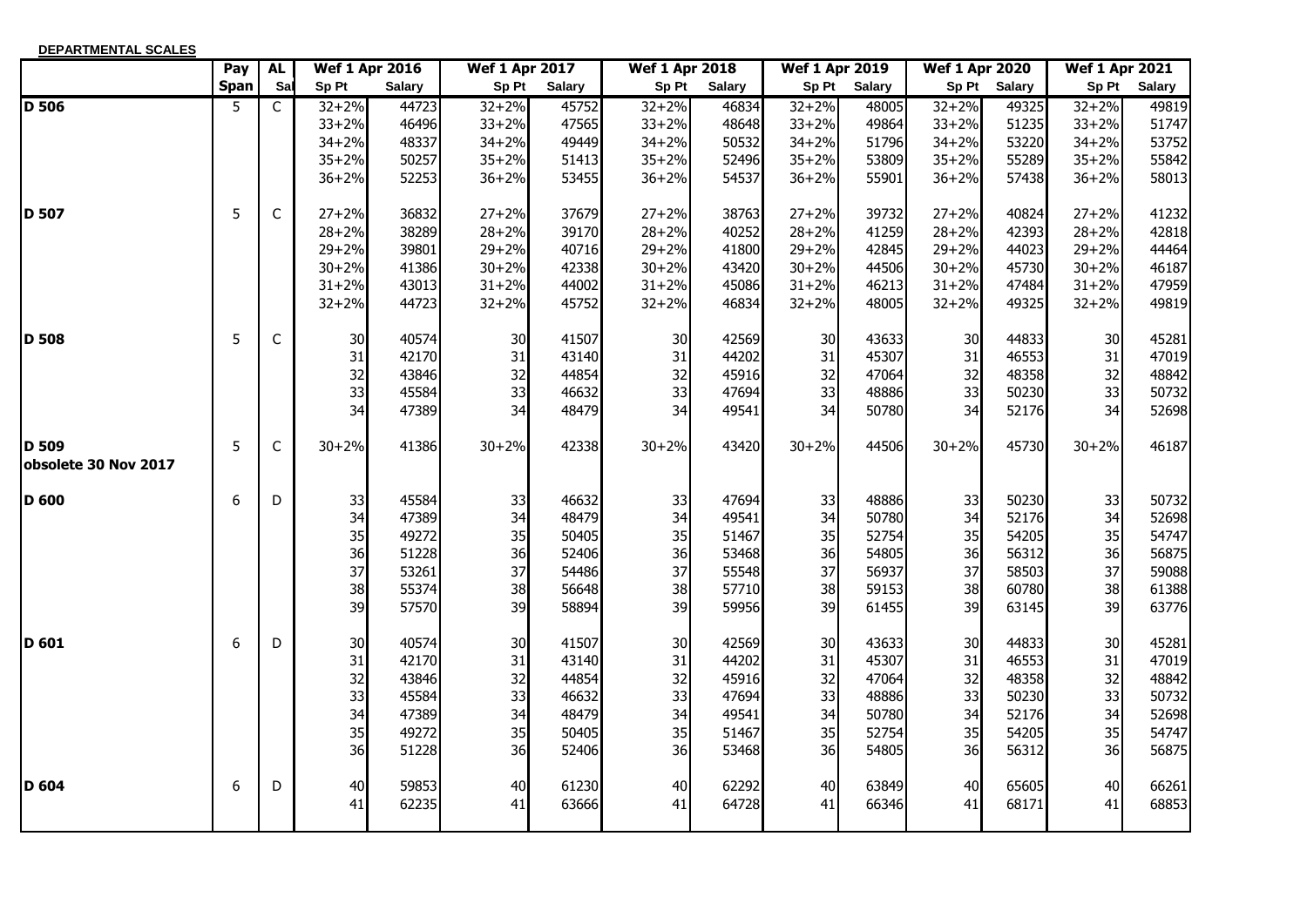| DEPARTMENTAL SCALES |                |             |           |                       |                       |               |                       |               |                       |               |                       |               |                       |               |
|---------------------|----------------|-------------|-----------|-----------------------|-----------------------|---------------|-----------------------|---------------|-----------------------|---------------|-----------------------|---------------|-----------------------|---------------|
|                     | Pay            | <b>AL</b>   |           | <b>Wef 1 Apr 2016</b> | <b>Wef 1 Apr 2017</b> |               | <b>Wef 1 Apr 2018</b> |               | <b>Wef 1 Apr 2019</b> |               | <b>Wef 1 Apr 2020</b> |               | <b>Wef 1 Apr 2021</b> |               |
|                     | <b>Span</b>    | Sal         | Sp Pt     | <b>Salary</b>         | Sp Pt                 | <b>Salary</b> | Sp Pt                 | <b>Salary</b> | Sp Pt                 | <b>Salary</b> | Sp Pt                 | <b>Salary</b> | Sp Pt                 | <b>Salary</b> |
| D 605               | 6              | D           | 31        | 42170                 | 31                    | 43140         | 31                    | 44202         | 31                    | 45307         | 31                    | 46553         | 31                    | 47019         |
|                     |                |             | 32        | 43846                 | 32                    | 44854         | 32                    | 45916         | 32                    | 47064         | 32                    | 48358         | 32                    | 48842         |
|                     |                |             | 33        | 45584                 | 33                    | 46632         | 33                    | 47694         | 33                    | 48886         | 33                    | 50230         | 33                    | 50732         |
|                     |                |             | 34        | 47389                 | 34                    | 48479         | 34                    | 49541         | 34                    | 50780         | 34                    | 52176         | 34                    | 52698         |
|                     |                |             | 35        | 49272                 | 35                    | 50405         | 35                    | 51467         | 35                    | 52754         | 35                    | 54205         | 35                    | 54747         |
|                     |                |             | 36        | 51228                 | 36                    | 52406         | 36                    | 53468         | 36                    | 54805         | 36                    | 56312         | 36                    | 56875         |
|                     |                |             | 37        | 53261                 | 37                    | 54486         | 37                    | 55548         | 37                    | 56937         | 37                    | 58503         | 37                    | 59088         |
|                     |                |             | 38        | 55374                 | 38                    | 56648         | 38                    | 57710         | 38                    | 59153         | 38                    | 60780         | 38                    | 61388         |
| D 610               | 6              | D           | 39        | 57570                 | 39                    | 58894         | 39                    | 59956         | 39                    | 61455         | 39                    | 63145         | 39                    | 63776         |
|                     |                |             | 40        | 59853                 | 40                    | 61230         | 40                    | 62292         | 40                    | 63849         | 40                    | 65605         | 40                    | 66261         |
|                     |                |             | 41        | 62235                 | 41                    | 63666         | 41                    | 64728         | 41                    | 66346         | 41                    | 68171         | 41                    | 68853         |
|                     |                |             | 42        | 64707                 | 42                    | 66195         | 42                    | 67257         | 42                    | 68938         | 42                    | 70834         | 42                    | 71542         |
|                     |                |             | 43        | 67282                 | 43                    | 68829         | 43                    | 69891         | 43                    | 71638         | 43                    | 73608         | 43                    | 74344         |
| ID 611              | 6              | D           | 35        | 49272                 | 35                    | 50405         | 35                    | 51467         | 35                    | 52754         | 35                    | 54205         | 35                    | 54747         |
|                     |                |             | 36        | 51228                 | 36                    | 52406         | 36                    | 53468         | 36                    | 54805         | 36                    | 56312         | 36                    | 56875         |
|                     |                |             | 37        | 53261                 | 37                    | 54486         | 37                    | 55548         | 37                    | 56937         | 37                    | 58503         | 37                    | 59088         |
|                     |                |             | 38        | 55374                 | 38                    | 56648         | 38                    | 57710         | 38                    | 59153         | 38                    | 60780         | 38                    | 61388         |
|                     |                |             | 39        | 57570                 | 39                    | 58894         | 39                    | 59956         | 39                    | 61455         | 39                    | 63145         | 39                    | 63776         |
|                     |                |             | 40        | 59853                 | 40                    | 61230         | 40                    | 62292         | 40                    | 63849         | 40                    | 65605         | 40                    | 66261         |
|                     |                |             | 41        | 62235                 | 41                    | 63666         | 41                    | 64728         | 41                    | 66346         | 41                    | 68171         | 41                    | 68853         |
| D 612               | 6              | D           | 36        | 51228                 | 36                    | 52406         | 36                    | 53468         | 36                    | 54805         | 36                    | 56312         | 36                    | 56875         |
|                     |                |             | 37        | 53261                 | 37                    | 54486         | 37                    | 55548         | 37                    | 56937         | 37                    | 58503         | 37                    | 59088         |
|                     |                |             | 38        | 55374                 | 38                    | 56648         | 38                    | 57710         | 38                    | 59153         | 38                    | 60780         | 38                    | 61388         |
|                     |                |             | 39        | 57570                 | 39                    | 58894         | 39                    | 59956         | 39                    | 61455         | 39                    | 63145         | 39                    | 63776         |
|                     |                |             | 40        | 59853                 | 40                    | 61230         | 40                    | 62292         | 40                    | 63849         | 40                    | 65605         | 40                    | 66261         |
| D 617               | 6              | D           |           |                       |                       |               |                       |               |                       |               |                       |               |                       |               |
| D 681               | 6              | D           | 40        | 59853                 | 40I                   | 61230         | 40                    | 62292         | 40                    | 63849         | 40                    | 65605         | 40                    | 66261         |
|                     |                |             | 41        | 62235                 | 41                    | 63666         | 41                    | 64728         | 41                    | 66346         | 41                    | 68171         | 41                    | 68853         |
|                     |                |             | 42        | 64707                 | 42                    | 66195         | 42                    | 67257         | 42                    | 68938         | 42                    | 70834         | 42                    | 71542         |
| <b>ID 701</b>       | $\overline{7}$ | $\mathsf E$ | $42 + 2%$ | 66001                 | $42 + 2%$             | 67519         | $42 + 2%$             | 68602         | $42 + 2%$             | 70317         | $42 + 2%$             | 72251         | $42 + 2%$             | 72973         |
|                     |                |             | $43 + 2%$ | 68628                 | $43 + 2%$             | 70206         | $43 + 2%$             | 71289         | $43 + 2%$             | 73071         | $43 + 2%$             | 75080         | $43 + 2%$             | 75831         |
|                     |                |             | $44 + 2%$ | 71352                 | $44 + 2%$             | 72993         | $44 + 2%$             | 74076         | $44 + 2%$             | 75929         | $44 + 2%$             | 78017         | 44+2%                 | 78797         |
|                     |                |             | $45 + 2%$ | 74193                 | $45 + 2%$             | 75899         | $45 + 2%$             | 76982         | $45 + 2%$             | 78907         | $45 + 2%$             | 81077         | $45 + 2%$             | 81888         |
|                     |                |             | $46 + 2%$ | 77142                 | $46 + 2%$             | 78916         | $46 + 2%$             | 79999         | $46 + 2%$             | 81999         | $46 + 2%$             | 84254         | $46 + 2%$             | 85097         |
|                     |                |             | $47 + 2%$ | 80211                 | $47 + 2%$             | 82056         | $47 + 2%$             | 83139         | $47 + 2%$             | 85218         | $47 + 2%$             | 87562         | $47 + 2%$             | 88437         |
|                     |                |             |           |                       |                       |               |                       |               |                       |               |                       |               |                       |               |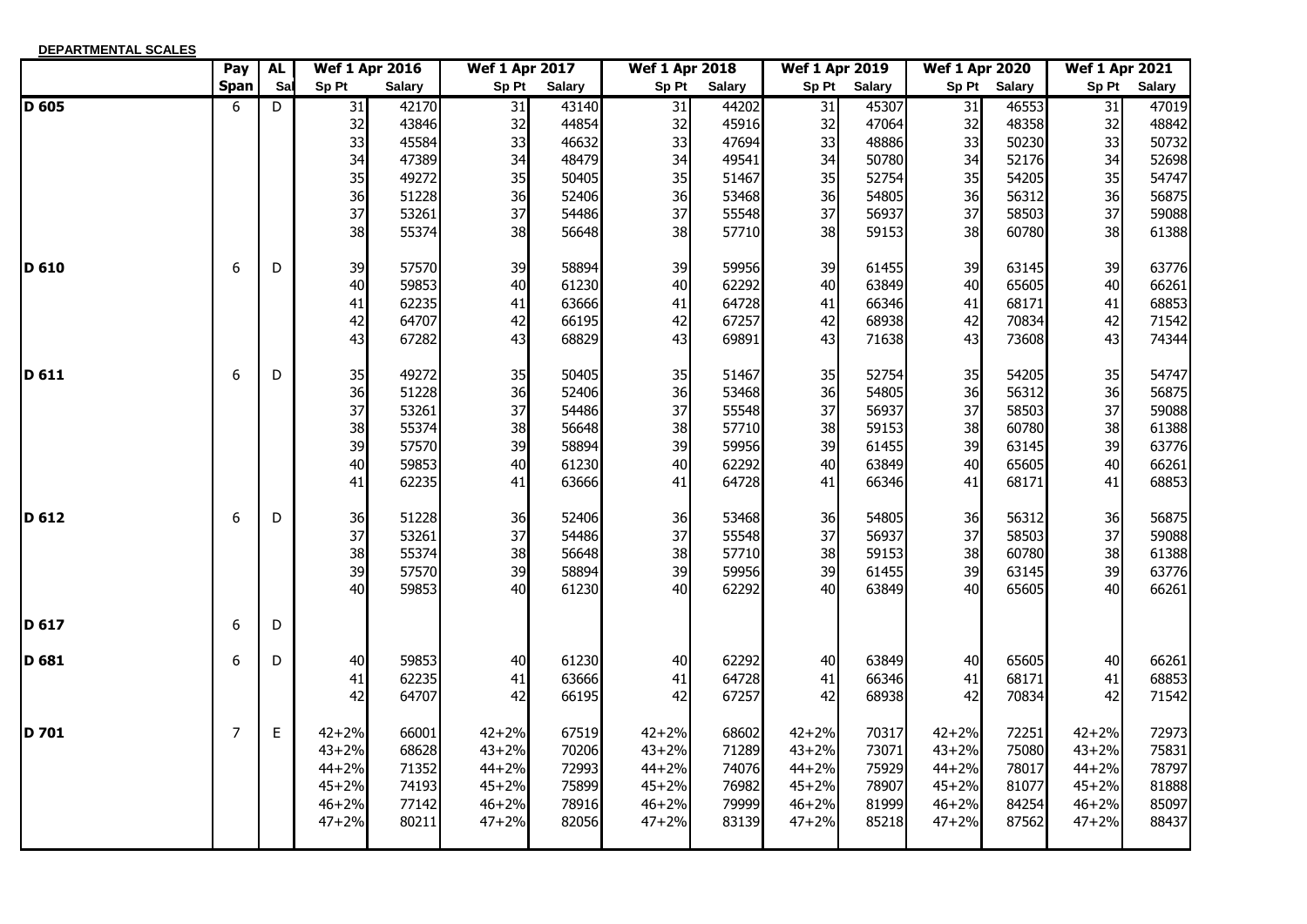| DEPARTMENTAL SCALES         |                |           |                       |               |                       |               |                       |               |                       |               |                       |               |                       |               |
|-----------------------------|----------------|-----------|-----------------------|---------------|-----------------------|---------------|-----------------------|---------------|-----------------------|---------------|-----------------------|---------------|-----------------------|---------------|
|                             | Pay            | <b>AL</b> | <b>Wef 1 Apr 2016</b> |               | <b>Wef 1 Apr 2017</b> |               | <b>Wef 1 Apr 2018</b> |               | <b>Wef 1 Apr 2019</b> |               | <b>Wef 1 Apr 2020</b> |               | <b>Wef 1 Apr 2021</b> |               |
|                             | <b>Span</b>    | Sal       | Sp Pt                 | <b>Salary</b> | Sp Pt                 | <b>Salary</b> | Sp Pt                 | <b>Salary</b> | Sp Pt                 | <b>Salary</b> | Sp Pt                 | <b>Salary</b> | Sp Pt                 | <b>Salary</b> |
| D 702                       | 7              | E         | 42                    | 64707         | $\overline{42}$       | 66195         | 42                    | 67257         | 42                    | 68938         | 42                    | 70834         | $\overline{42}$       | 71542         |
|                             |                |           | 43                    | 67282         | 43                    | 68829         | 43                    | 69891         | 43                    | 71638         | 43                    | 73608         | 43                    | 74344         |
|                             |                |           | 44                    | 69953         | 44                    | 71562         | 44                    | 72624         | 44                    | 74440         | 44                    | 76487         | 44                    | 77252         |
| D 703                       | 7              | E         | 41                    | 62235         | 41                    | 63666         | 41                    | 64728         | 41                    | 66346         | 41                    | 68171         | 41                    | 68853         |
|                             |                |           | 42                    | 64707         | 42                    | 66195         | 42                    | 67257         | 42                    | 68938         | 42                    | 70834         | 42                    | 71542         |
|                             |                |           | 43                    | 67282         | 43                    | 68829         | 43                    | 69891         | 43                    | 71638         | 43                    | 73608         | 43                    | 74344         |
|                             |                |           | 44                    | 69953         | 44                    | 71562         | 44                    | 72624         | 44                    | 74440         | 44                    | 76487         | 44                    | 77252         |
|                             |                |           | 45                    | 72738         | 45                    | 74411         | 45                    | 75473         | 45                    | 77360         | 45                    | 79487         | 45                    | 80282         |
|                             |                |           | 46                    | 75629         | 46                    | 77368         | 46                    | 78430         | 46                    | 80391         | 46                    | 82602         | 46                    | 83428         |
| <b>D</b> 704                | $\overline{7}$ | E         | $41 + 2%$             | 63480         | $41 + 2%$             | 64940         | $41 + 2%$             | 66023         | $41 + 2%$             | 67673         | $41 + 2%$             | 69534         | $41 + 2%$             | 70230         |
|                             |                |           | $42 + 2%$             | 66001         | $42 + 2%$             | 67519         | $42 + 2%$             | 68602         | $42 + 2%$             | 70317         | $42 + 2%$             | 72251         | $42 + 2%$             | 72973         |
|                             |                |           | $43 + 2%$             | 68628         | $43 + 2%$             | 70206         | $43 + 2%$             | 71289         | $43 + 2%$             | 73071         | $43 + 2%$             | 75080         | $43 + 2%$             | 75831         |
|                             |                |           | $44 + 2%$             | 71352         | $44 + 2%$             | 72993         | $44 + 2%$             | 74076         | $44 + 2%$             | 75929         | $44 + 2%$             | 78017         | $44 + 2%$             | 78797         |
|                             |                |           | $45 + 2%$             | 74193         | $45 + 2%$             | 75899         | $45 + 2%$             | 76982         | $45 + 2%$             | 78907         | $45 + 2%$             | 81077         | $45 + 2%$             | 81888         |
| <b>D</b> 705                | 7              | E         | 44                    | 69953         | 44                    | 71562         | 44                    | 72624         | 44                    | 74440         | 44                    | 76487         | 44                    | 77252         |
| New Scale Wef 1/7/03        |                |           | 45                    | 72738         | 45                    | 74411         | 45                    | 75473         | 45                    | 77360         | 45                    | 79487         | 45                    | 80282         |
|                             |                |           | 46                    | 75629         | 46                    | 77368         | 46                    | 78430         | 46                    | 80391         | 46                    | 82602         | 46                    | 83428         |
| D 709                       | $\overline{7}$ | E         | 38                    | 55374         | 38                    | 56648         | 38                    | 57710         | 38                    | 59153         | 38                    | 60780         | 38                    | 61388         |
| <b>Scale shortened from</b> |                |           | 39                    | 57570         | 39                    | 58894         | 39                    | 59956         | 39                    | 61455         | 39                    | 63145         | 39                    | 63776         |
| 35-43 wef 1/8/99            |                |           | 40                    | 59853         | 40                    | 61230         | 40                    | 62292         | 40                    | 63849         | 40                    | 65605         | 40                    | 66261         |
|                             |                |           | 41                    | 62235         | 41                    | 63666         | 41                    | 64728         | 41                    | 66346         | 41                    | 68171         | 41                    | 68853         |
|                             |                |           | 42                    | 64707         | 42                    | 66195         | 42                    | 67257         | 42                    | 68938         | 42                    | 70834         | 42                    | 71542         |
|                             |                |           | 43                    | 67282         | 43                    | 68829         | 43                    | 69891         | 43                    | 71638         | 43                    | 73608         | 43                    | 74344         |
| D 710                       | 7              | E         | 39                    | 57570         | 39                    | 58894         | 39                    | 59956         | 39                    | 61455         | 39                    | 63145         | 39                    | 63776         |
| New Scale WeF 1/4/01        |                |           | 40                    | 59853         | 40                    | 61230         | 40                    | 62292         | 40                    | 63849         | 40                    | 65605         | 40                    | 66261         |
|                             |                |           | 41                    | 62235         | 41                    | 63666         | 41                    | 64728         | 41                    | 66346         | 41                    | 68171         | 41                    | 68853         |
|                             |                |           | 42                    | 64707         | 42                    | 66195         | 42                    | 67257         | 42                    | 68938         | 42                    | 70834         | 42                    | 71542         |
|                             |                |           | 43                    | 67282         | 43                    | 68829         | 43                    | 69891         | 43                    | 71638         | 43                    | 73608         | 43                    | 74344         |
|                             |                |           | 44                    | 69953         | 44                    | 71562         | 44                    | 72624         | 44                    | 74440         | 44                    | 76487         | 44                    | 77252         |
| D 711                       | 7              | E         | 42                    | 64707         | 42                    | 66195         | 42                    | 67257         | 42                    | 68938         | 42                    | 70834         | 42                    | 71542         |
|                             |                |           | 43                    | 67282         | 43                    | 68829         | 43                    | 69891         | 43                    | 71638         | 43                    | 73608         | 43                    | 74344         |
|                             |                |           | 44                    | 69953         | 44                    | 71562         | 44                    | 72624         | 44                    | 74440         | 44                    | 76487         | 44                    | 77252         |
| D 712                       | 7              | E         | 36                    | 51228         | 36                    | 52406         | 36                    | 53468         | 36                    | 54805         | 36                    | 56312         | 36                    | 56875         |
|                             |                |           | 37                    | 53261         | 37                    | 54486         | 37                    | 55548         | 37                    | 56937         | 37                    | 58503         | 37                    | 59088         |
|                             |                |           | 38                    | 55374         | 38                    | 56648         | 38                    | 57710         | 38                    | 59153         | 38                    | 60780         | 38                    | 61388         |
|                             |                |           | 39                    | 57570         | 39                    | 58894         | 39                    | 59956         | 39                    | 61455         | 39                    | 63145         | 39                    | 63776         |
|                             |                |           | 40                    | 59853         | 40                    | 61230         | 40                    | 62292         | 40                    | 63849         | 40                    | 65605         | 40                    | 66261         |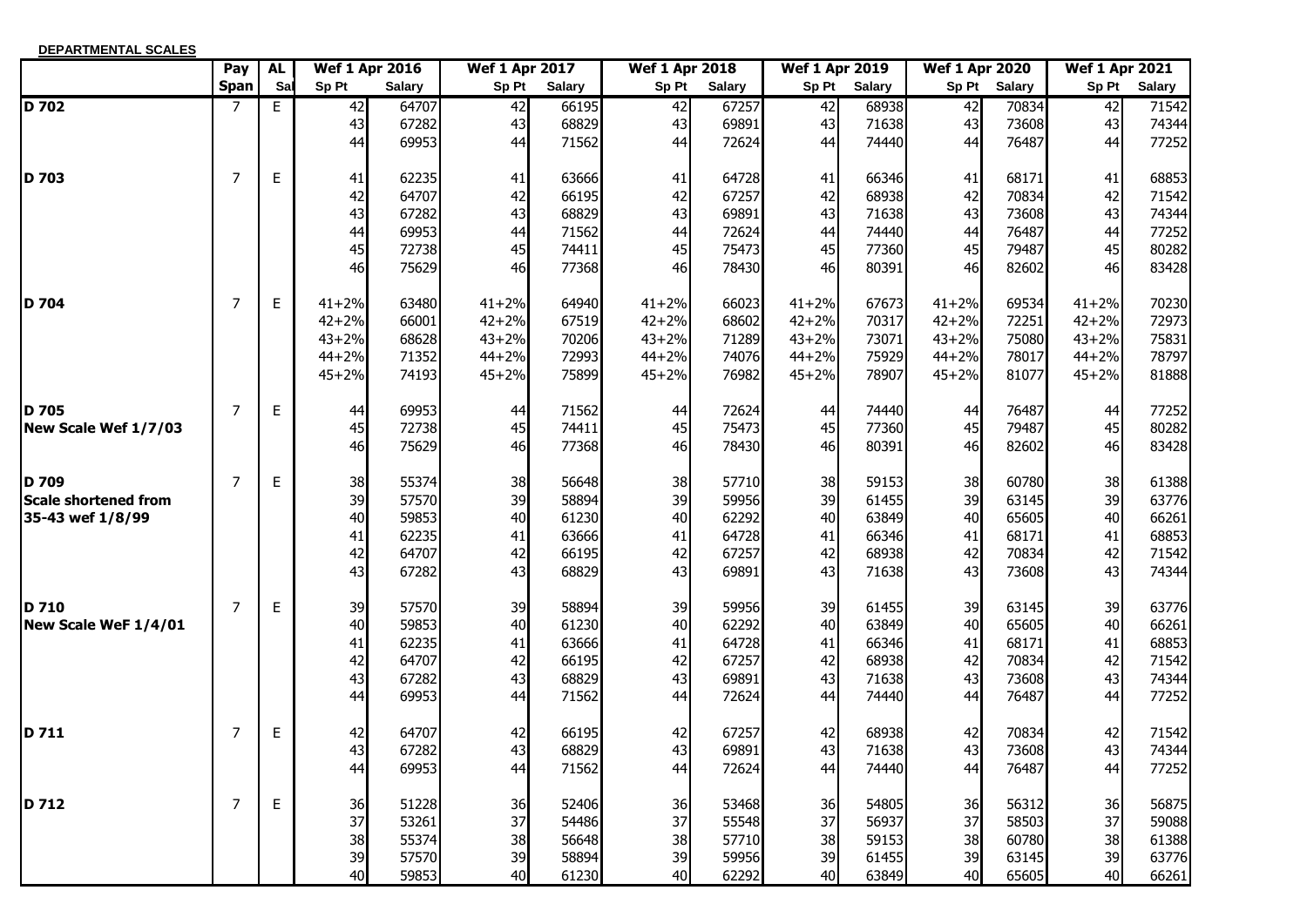| DEPARTMENTAL SCALES |                |             |                                                  |                                           |                                              |                                           |                                                  |                                           |                                              |                                           |                                                  |                                           |                                                  |                                           |
|---------------------|----------------|-------------|--------------------------------------------------|-------------------------------------------|----------------------------------------------|-------------------------------------------|--------------------------------------------------|-------------------------------------------|----------------------------------------------|-------------------------------------------|--------------------------------------------------|-------------------------------------------|--------------------------------------------------|-------------------------------------------|
|                     | Pay            | <b>AL</b>   |                                                  | <b>Wef 1 Apr 2016</b>                     | <b>Wef 1 Apr 2017</b>                        |                                           | <b>Wef 1 Apr 2018</b>                            |                                           | <b>Wef 1 Apr 2019</b>                        |                                           | <b>Wef 1 Apr 2020</b>                            |                                           | <b>Wef 1 Apr 2021</b>                            |                                           |
|                     | <b>Span</b>    | Sal         | Sp Pt                                            | <b>Salary</b>                             | Sp Pt                                        | <b>Salary</b>                             | Sp Pt                                            | <b>Salary</b>                             | Sp Pt                                        | Salary                                    |                                                  | Sp Pt Salary                              |                                                  | Sp Pt Salary                              |
| D 713               | $\overline{7}$ | $\mathsf E$ | 41<br>42<br>43<br>44<br>45                       | 62235<br>64707<br>67282<br>69953<br>72738 | 41<br>42<br>43<br>44<br>45                   | 63666<br>66195<br>68829<br>71562<br>74411 | 41<br>42<br>43<br>44<br>45                       | 64728<br>67257<br>69891<br>72624<br>75473 | 41<br>42<br>43<br>44<br>45                   | 66346<br>68938<br>71638<br>74440<br>77360 | 41<br>42<br>43<br>44<br>45                       | 68171<br>70834<br>73608<br>76487<br>79487 | 41<br>42<br>43<br>44<br>45                       | 68853<br>71542<br>74344<br>77252<br>80282 |
| D 715<br>(1/8/19)   | $\overline{7}$ | Е           |                                                  |                                           |                                              |                                           |                                                  |                                           | 42<br>44<br>46                               | 68938<br>74440<br>80391                   | 42<br>44<br>46                                   | 70834<br>76487<br>82602                   | 42<br>44<br>46                                   | 71542<br>77252<br>83428                   |
| D 716               | $\overline{7}$ | $\mathsf E$ |                                                  |                                           |                                              |                                           |                                                  |                                           |                                              |                                           |                                                  |                                           |                                                  |                                           |
| D 720               | $\overline{7}$ | $\mathsf E$ |                                                  |                                           |                                              |                                           |                                                  |                                           |                                              |                                           |                                                  |                                           |                                                  |                                           |
| D 722               | $\overline{7}$ | Е           |                                                  |                                           |                                              |                                           |                                                  |                                           |                                              |                                           |                                                  |                                           |                                                  |                                           |
| D 725               | $\overline{7}$ | $\mathsf E$ |                                                  |                                           |                                              |                                           |                                                  |                                           |                                              |                                           |                                                  |                                           |                                                  |                                           |
| D 727               | $\overline{7}$ | $\mathsf E$ |                                                  |                                           |                                              |                                           |                                                  |                                           |                                              |                                           |                                                  |                                           |                                                  |                                           |
| D 781               | $\overline{7}$ | $\mathsf E$ | $47 + 2%$<br>$48 + 2%$<br>$49 + 2%$              | 80211<br>83405<br>86720                   | $47 + 2%$<br>$48 + 2%$<br>$49 + 2%$          | 82056<br>85323<br>88715                   | $47 + 2%$<br>$48 + 2%$<br>$49 + 2%$              | 83139<br>86407<br>89798                   | $47 + 2%$<br>$48 + 2%$<br>49+2%              | 85218<br>88568<br>92043                   | $47 + 2%$<br>$48 + 2%$<br>$49 + 2%$              | 87562<br>91003<br>94574                   | $47 + 2%$<br>$48 + 2%$<br>$49 + 2%$              | 88437<br>91913<br>95520                   |
| <b>ID 801</b>       | 8              | $\mathsf F$ | $46 + 2%$<br>$47 + 2%$<br>$48 + 2%$<br>$49 + 2%$ | 77142<br>80211<br>83405<br>86720          | $46 + 2%$<br>$47 + 2%$<br>$48 + 2%$<br>49+2% | 78916<br>82056<br>85323<br>88715          | $46 + 2%$<br>$47 + 2%$<br>$48 + 2%$<br>$49 + 2%$ | 79999<br>83139<br>86407<br>89798          | $46 + 2%$<br>$47 + 2%$<br>$48 + 2%$<br>49+2% | 81999<br>85218<br>88568<br>92043          | $46 + 2%$<br>$47 + 2%$<br>$48 + 2%$<br>$49 + 2%$ | 84254<br>87562<br>91003<br>94574          | $46 + 2%$<br>$47 + 2%$<br>$48 + 2%$<br>$49 + 2%$ | 85097<br>88437<br>91913<br>95520          |
| D 803               | 8              | F           | 44<br>45<br>46<br>47<br>48                       | 69953<br>72738<br>75629<br>78638<br>81770 | 44<br>45<br>46<br>47<br>48                   | 71562<br>74411<br>77368<br>80447<br>83651 | 44<br>45<br>46<br>47<br>48                       | 72624<br>75473<br>78430<br>81509<br>84713 | 44<br>45<br>46<br>47<br>48                   | 74440<br>77360<br>80391<br>83547<br>86831 | 44<br>45<br>46<br>47<br>48                       | 76487<br>79487<br>82602<br>85845<br>89219 | 44<br>45<br>46<br>47<br>48                       | 77252<br>80282<br>83428<br>86703<br>90111 |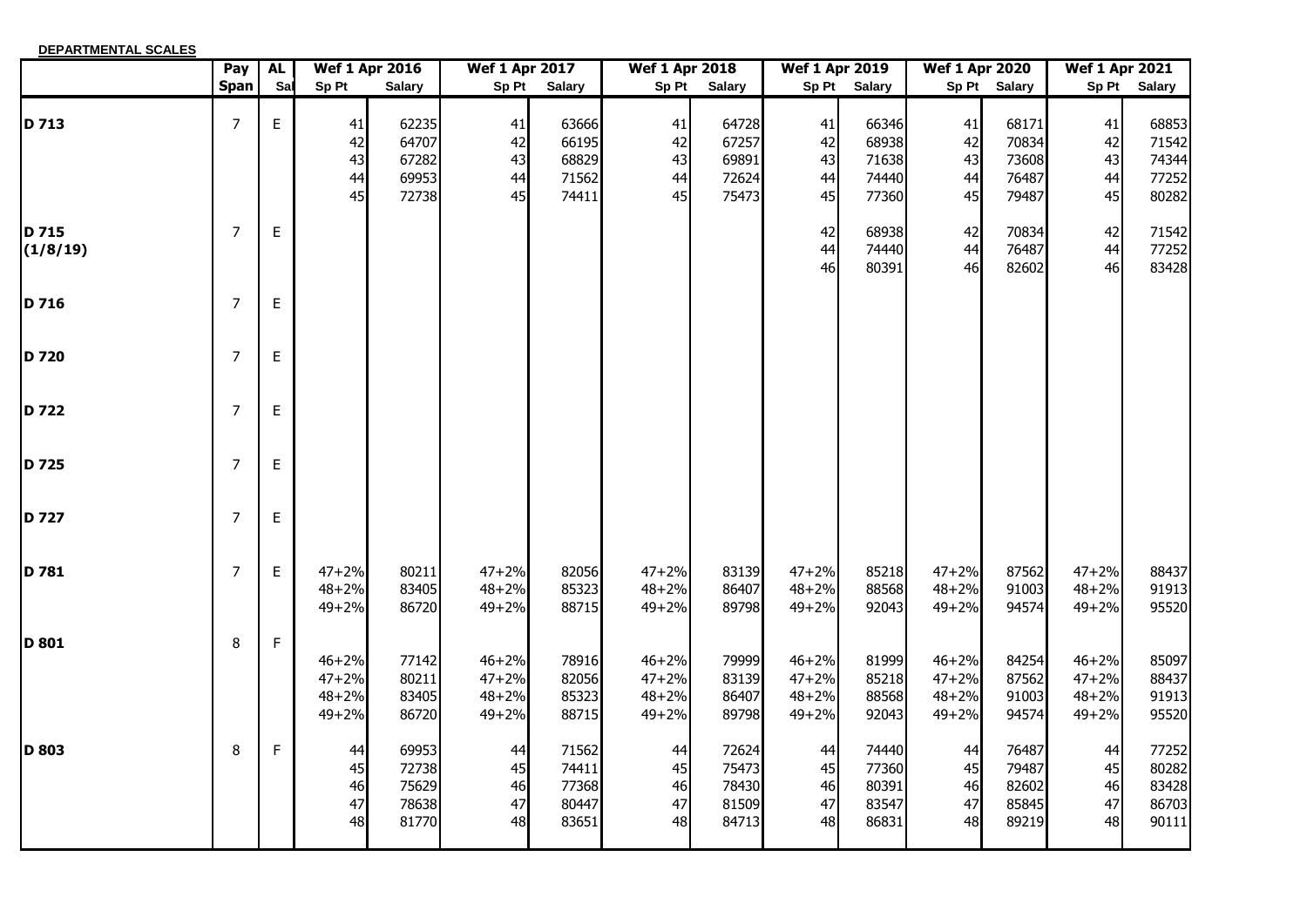| <b>DEPARTMENTAL SCALES</b>                  |             |             |           |                       |                       |               |                       |               |                       |               |                       |               |                       |               |
|---------------------------------------------|-------------|-------------|-----------|-----------------------|-----------------------|---------------|-----------------------|---------------|-----------------------|---------------|-----------------------|---------------|-----------------------|---------------|
|                                             | Pay         | <b>AL</b>   |           | <b>Wef 1 Apr 2016</b> | <b>Wef 1 Apr 2017</b> |               | <b>Wef 1 Apr 2018</b> |               | <b>Wef 1 Apr 2019</b> |               | <b>Wef 1 Apr 2020</b> |               | <b>Wef 1 Apr 2021</b> |               |
|                                             | <b>Span</b> | Sal         | Sp Pt     | <b>Salary</b>         | Sp Pt                 | <b>Salary</b> | Sp Pt                 | <b>Salary</b> | Sp Pt                 | <b>Salary</b> | Sp Pt                 | <b>Salary</b> | Sp Pt                 | <b>Salary</b> |
| $D$ 804                                     | 8           | F           | 41        | 62235                 | 41                    | 63666         | 41                    | 64728         | 41                    | 66346         | 41                    | 68171         | 41                    | 68853         |
|                                             |             |             | 42        | 64707                 | 42                    | 66195         | 42                    | 67257         | 42                    | 68938         | 42                    | 70834         | 42                    | 71542         |
|                                             |             |             | 43        | 67282                 | 43                    | 68829         | 43                    | 69891         | 43                    | 71638         | 43                    | 73608         | 43                    | 74344         |
|                                             |             |             | 44        | 69953                 | 44                    | 71562         | 44                    | 72624         | 44                    | 74440         | 44                    | 76487         | 44                    | 77252         |
|                                             |             |             | 45        | 72738                 | 45                    | 74411         | 45                    | 75473         | 45                    | 77360         | 45                    | 79487         | 45                    | 80282         |
|                                             |             |             | 46        | 75629                 | 46                    | 77368         | 46                    | 78430         | 46                    | 80391         | 46                    | 82602         | 46                    | 83428         |
|                                             |             |             | 47        | 78638                 | 47                    | 80447         | 47                    | 81509         | 47                    | 83547         | 47                    | 85845         | 47                    | 86703         |
| D 805                                       | 8           | $\mathsf F$ | 45        | 72738                 | 45                    | 74411         | 45                    | 75473         | 45                    | 77360         | 45                    | 79487         | 45                    | 80282         |
|                                             |             |             | 46        | 75629                 | 46                    | 77368         | 46                    | 78430         | 46                    | 80391         | 46                    | 82602         | 46                    | 83428         |
|                                             |             |             | 47        | 78638                 | 47                    | 80447         | 47                    | 81509         | 47                    | 83547         | 47                    | 85845         | 47                    | 86703         |
|                                             |             |             | 48        | 81770                 | 48                    | 83651         | 48                    | 84713         | 48                    | 86831         | 48                    | 89219         | 48                    | 90111         |
| <b>D</b> 806                                | 8           | F           | 49        | 85020                 | 49                    | 86975         | 49                    | 88037         | 49                    | 90238         | 49                    | 92720         | 49                    | 93647         |
|                                             |             |             | 50        | 88403                 | 50                    | 90436         | 50                    | 91498         | 50                    | 93785         | 50                    | 96364         | 50                    | 97328         |
|                                             |             |             | 51        | 91926                 | 51                    | 94040         | 51                    | 95102         | 51                    | 97480         | 51                    | 100161        | 51                    | 101163        |
| D 900                                       | 9           | $\mathsf F$ | 48        | 81770                 | 48                    | 83651         | 48                    | 84713         | 48                    | 86831         | 48                    | 89219         | 48                    | 90111         |
|                                             |             |             | 49        | 85020                 | 49                    | 86975         | 49                    | 88037         | 49                    | 90238         | 49                    | 92720         | 49                    | 93647         |
|                                             |             |             | 50        | 88403                 | 50                    | 90436         | 50                    | 91498         | 50                    | 93785         | 50                    | 96364         | 50                    | 97328         |
|                                             |             |             | 51        | 91926                 | 51                    | 94040         | 51                    | 95102         | 51                    | 97480         | 51                    | 100161        | 51                    | 101163        |
|                                             |             |             | 52        | 95584                 | 52                    | 97782         | 52                    | 98844         | 52                    | 101315        | 52                    | 104101        | 52                    | 105142        |
| D 901                                       | 9           | F           | 48        | 81770                 | 48                    | 83651         | 48                    | 84713         | 48                    | 86831         | 48                    | 89219         | 48                    | 90111         |
|                                             |             |             | 49        | 85020                 | 49                    | 86975         | 49                    | 88037         | 49                    | 90238         | 49                    | 92720         | 49                    | 93647         |
|                                             |             |             | 50        | 88403                 | 50                    | 90436         | 50                    | 91498         | 50                    | 93785         | 50                    | 96364         | 50                    | 97328         |
|                                             |             |             | 51        | 91926                 | 51                    | 94040         | 51                    | 95102         | 51                    | 97480         | 51                    | 100161        | 51                    | 101163        |
|                                             |             |             | 52        | 95584                 | 52                    | 97782         | 52                    | 98844         | 52                    | 101315        | 52                    | 104101        | 52                    | 105142        |
|                                             |             |             | 53        | 99395                 | 53                    | 101681        | 53                    | 102743        | 53                    | 105312        | 53                    | 108208        | 53                    | 109290        |
| D 902                                       | 9           | F           | 49        | 85020                 | 49                    | 86975         | 49                    | 88037         | 49                    | 90238         | 49                    | 92720         | 49                    | 93647         |
| New Scale wef 1/4/01                        |             |             | 50        | 88403                 | 50                    | 90436         | 50                    | 91498         | 50                    | 93785         | 50                    | 96364         | 50                    | 97328         |
|                                             |             |             | 51        | 91926                 | 51                    | 94040         | 51                    | 95102         | 51                    | 97480         | 51                    | 100161        | 51                    | 101163        |
|                                             |             |             | 52        | 95584                 | 52                    | 97782         | 52                    | 98844         | 52                    | 101315        | 52                    | 104101        | 52                    | 105142        |
|                                             |             |             | 53        | 99395                 | 53                    | 101681        | 53                    | 102743        | 53                    | 105312        | 53                    | 108208        | 53                    | 109290        |
|                                             |             |             | 54        | 103351                | 54                    | 105728        | 54                    | 106790        | 54                    | 109460        | 54                    | 112470        | 54                    | 113595        |
| D 903<br>New Scale wef 1/4/01               | 9           | F           | 54        | 103351                | 54                    | 105728        | 54                    | 106790        | 54                    | 109460        | 54                    | 112470        | 54                    | 113595        |
| D 904 Ex Pay Spine<br>New Scale WeF 1/11/02 | 9           | $\mathsf F$ | $49 + 2%$ | 86720                 | $49 + 2%$             | 88715         | 49+2%                 | 89798         | $49 + 2%$             | 92043         | $49 + 2%$             | 94574         | $49 + 2%$             | 95520         |